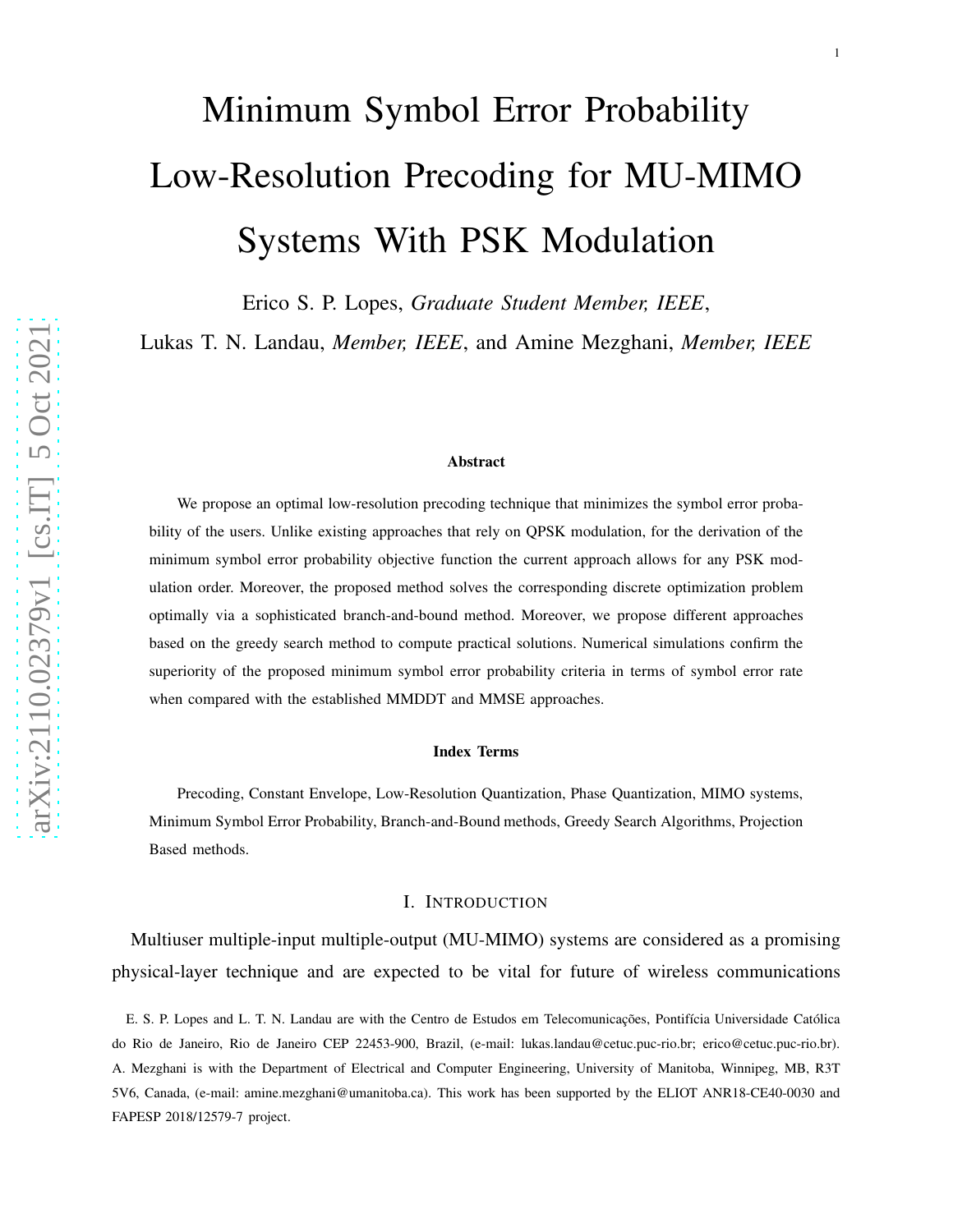networks [\[1\]](#page-23-0). However, due to the high number of radio frequency front ends (RFFE) the energy consumption and hardware costs of the radio frequency chains impose a challenge for this kind of technology [\[2\]](#page-23-1).

According to [\[3\]](#page-23-2) energy efficiency (EE) will be a key feature of the next generation wireless communications networks. As stated in [\[4\]](#page-24-0), 6G networks will require 10 to 100 times higher EE when compared to 5G, to enable scalable low-cost deployments, with low environmental impact, and better coverage. Another central demand for the future of wireless communications is higher data reliability, [\[5\]](#page-24-1), [\[6\]](#page-24-2). As such, one challenge for MU-MIMO systems design is the increase in EE with minimum the bit-error-rate (BER) compromise.

To maximize the EE of MIMO systems, different studies, e.g. [\[7\]](#page-24-3) and [\[8\]](#page-24-4), have been conducted on how to decrease the energy consumption of a RFFE. One of the main approaches present in literature is to consider low-resolution data converters and constant envelope signaling. The main drawback of adopting these features is the performance degradation in the BER they yield.

#### *A. Related Works*

To mitigate the performance degradation low-resolution precoding have been receiving increasing attention of the wireless communications community. Several precoding strategies with lowresolution data converters exist in literature. Linear approaches, such as the phase Zero-Forcing (ZF-P) precoder [\[9\]](#page-24-5), the Wiener Filter Quantized (WFQ) precoder [\[10\]](#page-24-6) and the Sparse-ZF method [\[11\]](#page-24-7), have been proposed and benefit from a relatively low computational complexity. However, to achieve a higher degree of reliability nonlinear symbol level precoding (SLP) methods have been presented based on different design criteria. The most popular criteria are the minimum mean squared error (MMSE) and the maximum minimum distance to the decision threshold (MMDDT).

For MMSE different SLP strategies have been presented. In [\[12\]](#page-24-8) a 1-bit MMSE precoder was devised based on the semidefinite relaxation of the discrete feasible set. In [\[13\]](#page-24-9) another MMSE based approach was proposed, this time employing a relaxation based on the infinitynorm for MU-MIMO-OFDM systems. In [\[14\]](#page-24-10) a modified MMSE objective was considered and the feasible set was relaxed to its convex hull of a M-PSK modulation. In [\[15\]](#page-24-11) a partial branch and bound (B&B) algorithm was considered in the context of QAM signaling for the 1-bit case. Using the MMSE criterion some optimal precoding approaches have also been developed. In [\[16\]](#page-24-12) a sphere precoding strategy is utilized to compute the MMSE optimal transmit vector for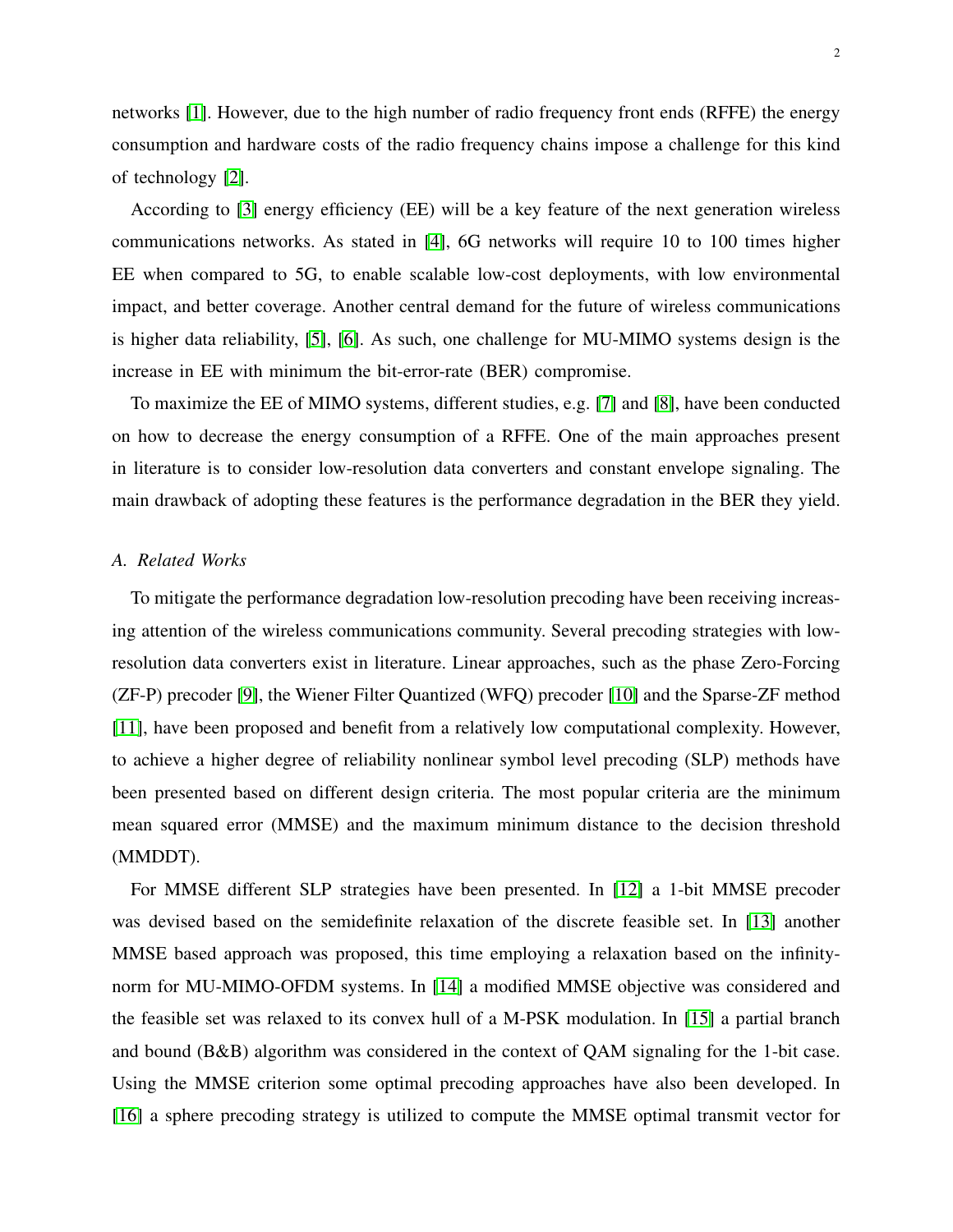the 1-bit case. Moreover, the studies from [\[17\]](#page-24-13) and [\[18\]](#page-24-14) proposed different B&B techniques that yield the optimal MMSE precoding vector for any M-PSK modulation.

The MMDDT criterion, also called maximum safety margin (MSM) criterion or constructive interference (CI) criterion, have been receiving great attention of the community. In [\[19\]](#page-24-15) different a constant envelope designs have been proposed based on the MMDDT criterion under perantenna-power constraint. In [\[20\]](#page-24-16) the MMDDT criterion is also utilized this time under the convex hull constraint. In [\[21\]](#page-24-17) and [\[22\]](#page-24-18) different greedy-search (GS) algorithms were developed using the MMDDT criterion for the 1-bit case with PSK modulation. The work from [\[22\]](#page-24-18) is extended in [\[23\]](#page-24-19) for QAM modulation. In [\[15\]](#page-24-11) a partial B&B algorithm was considered in the context of PSK signaling for the 1-bit case. In [\[24\]](#page-25-0) a B&B technique is utilized to compute the optimal MMDDT precoding vector also for the 1-bit case. Finally, the study from [\[25\]](#page-25-1) generalizes the work from [\[24\]](#page-25-0) for phase quantization with an arbitrary number of bits.

The study from [\[18\]](#page-24-14) provides some useful insights about the relation between MMSE and MMDDT. Based on optimal transmit vectors [\[18\]](#page-24-14) shown that the MMSE outperforms MMDDT in terms of BER for low-SNR regime, while the opposite is true for the high-SNR range. Different works, e.g. [\[25\]](#page-25-1) and [\[26\]](#page-25-2), claim that the MMDDT criterion performs optimally for the high-SNR regime in terms of symbol error rate (SER).

Aside from the MMSE and MMDDT criteria some works consider the direct optimization of symbol error probability (SEP) for precoding design e.g. [\[27\]](#page-25-3)–[\[32\]](#page-25-4). While the studies from [\[27\]](#page-25-3)–[\[30\]](#page-25-5) mainly focus on QAM signaling with 1-bit data converters, [\[31\]](#page-25-6) considers M-PSK modulation shows that by using the MMDDT design one can minimize an upper bound on the SEP. Another relevant result was achieved in [\[32\]](#page-25-4) where an analytical formula for the SEP using QPSK data modulation is derived and, based on it, a discrete optimization problem is formulated.

## *B. Main Contributions*

Following the direction from the works from [\[27\]](#page-25-3)–[\[32\]](#page-25-4) this study considers the direct minimization of the SEP (MSEP) criterion and focuses on the development of precoding techniques for a MU-MIMO downlink system with PSK modulation and phase quantization with an arbitrary number of bits.

In this context, we consider for the design objective the minimization of the exact SEP presented by [\[32\]](#page-25-4) as the design criterion for the QPSK case and derive a novel MSEP formulation based on the union bound probability for higher-order PSK cases. Note that, the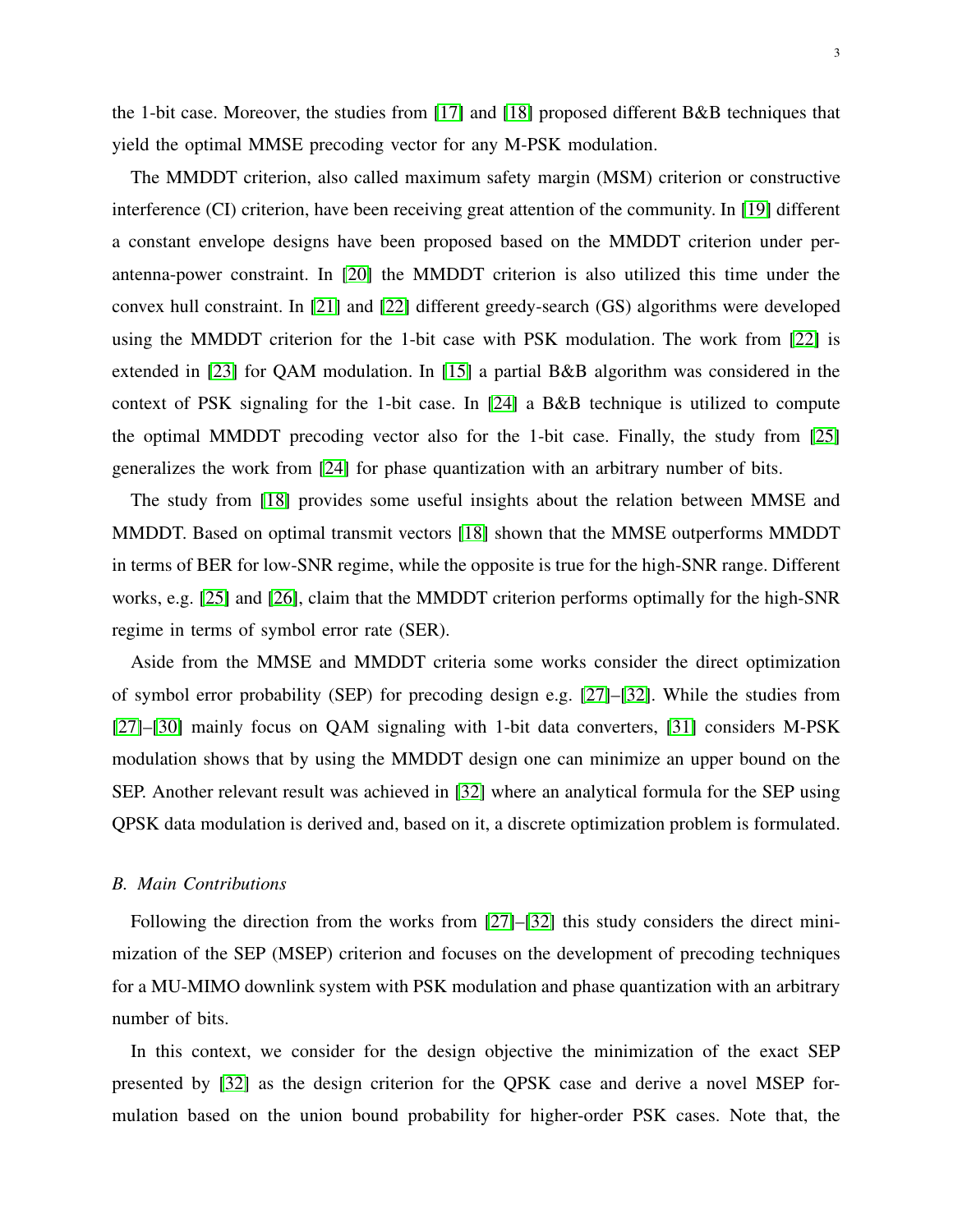proposed union-bound MSEP (UBMSEP) formulation, similarly as in the MMDDT case, relies on the minimization of an upper bound of the SEP. Numerical results confirm that the MSEP formulations outperform, in terms of SER, the MMSE criterion for medium and high SNR regime, while having similar performance for low-SNR, and outperform, in terms of SER, the MMDDT criterion for all examined SNR range.

The mentioned MSEP formulations are then utilized in conjunction with different optimization techniques to develop diverse precoding algorithms. First, projection based methods (PBMs) are considered as practical precoding techniques. PBM is a popular class of approaches present in literature, many works have utilized PBMs to devise practical precoding algorithms, e.g. [\[14\]](#page-24-10), [\[18\]](#page-24-14), [\[20\]](#page-24-16)–[\[22\]](#page-24-18), [\[33\]](#page-25-7). Then MSEP B&B approaches are considered for the computation of the optimal precoding vector. The proposed B&B algorithms differ from the ones present in literature, e.g. [\[17\]](#page-24-13), [\[18\]](#page-24-14), [\[24\]](#page-25-0), [\[25\]](#page-25-1), in terms of using a more restrictive pruning step which, then, contributes to a decreased average number of evaluated bounds and also in terms of the flexibility for choosing the projection step.

## *C. Remainder and Notation*

The remainder of this paper is organized as follows: Section [II](#page-3-0) describes the system model, whereas Section [III](#page-5-0) exposes the derivation of the precoding design criteria. Section [IV](#page-11-0) devises practial projection based precoding methods based on the presented formulations. Section [V](#page-13-0) derives a B&B algorithm to compute the optimal MSEP solution. Section [VI](#page-18-0) presents and discusses numerical results, while Section [VII](#page-21-0) gives the conclusions. A convexity analysis is provided in the appendix.

Regarding the notation, bold lower case and upper case letters indicate vectors and matrices respectively. Non-bold letters express scalars. The operators  $(\cdot)^*$  and  $(\cdot)^T$  denote complex conjugation, transposition and Hermitian transposition, respectively. Real and imaginary part operator, as well as the functions  $\Phi(\cdot)$ ,  $Q(\cdot)$ , erf( $\cdot$ ) and log( $\cdot$ ), are also applied to vectors and matrices, e.g., Re { $x$ } = [Re { $[x]_1$ },..., Re { $[x]_M$ }]<sup>T</sup>.

### II. SYSTEM MODEL

<span id="page-3-0"></span>The system model, illustrated in Fig. [1,](#page-4-0) consists in a single-cell MU-MIMO scenario where the BS has perfect channel state information (CSI) and is equipped with  $M$  transmit antennas which serves  $K$  single antenna users.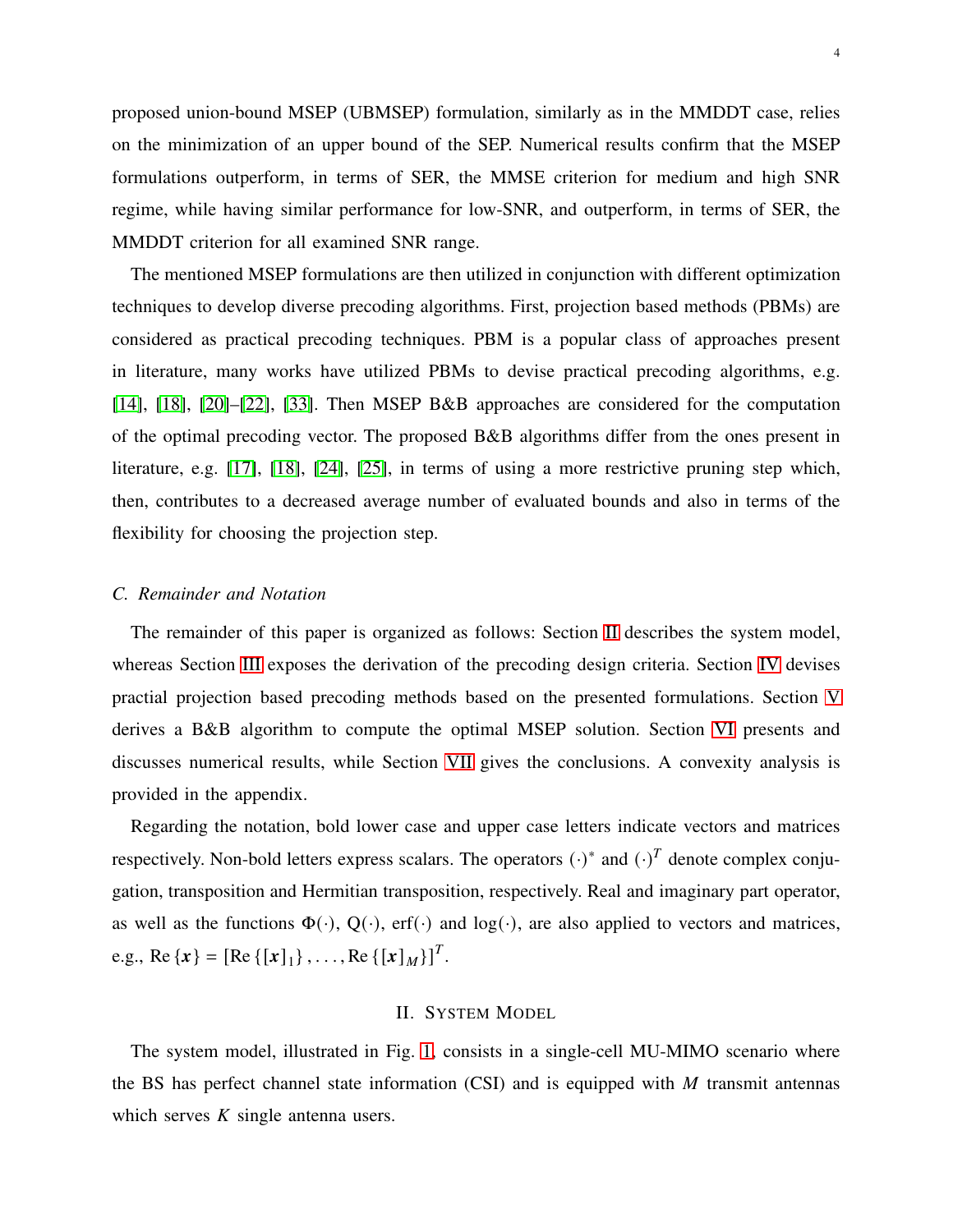<span id="page-4-0"></span>

Fig. 1: Multiuser MIMO downlink with discrete precoding

In this study, a symbol level transmission is considered where  $s_k$  represents the data symbol to be delivered for the k-th user. Each symbol  $s_k$  is considered to belong to the set S that represents all possible symbols of a  $\alpha_s$ -PSK modulation and is given by

$$
S = \left\{ s : s = e^{\frac{j\pi(2i+1)}{\alpha_s}}, \text{ for } i = 1, \dots, \alpha_s \right\}. \tag{1}
$$

The symbols of all users are described in a stacked vector notation as  $\mathbf{s} = [s_1, \dots, s_K]^T \in \mathcal{S}^K$ . It is considered that different users' symbols are independent meaning,  $P(s_i|s_j) = P(s_i)$ ,  $\forall i \neq j$ . Moreover it is assumed that all symbols have the same probability meaning P  $(s_k = s_i) = \frac{1}{\alpha_i}$  $\frac{1}{\alpha_s}, \forall i \in$  $1, \ldots, \alpha_s$ . Based on *s* the precoder computes the transmit vector  $\mathbf{x} = [x_1, \ldots, x_M]^T$ , whose entries are constrained to the set  $X$ , given by

$$
\mathcal{X} = \left\{ x : x = e^{\frac{j\pi(2i+1)}{\alpha_x}}, \text{ for } i = 1, \dots, \alpha_x \right\},\tag{2}
$$

which describes an  $\alpha_x$ -PSK alphabet. During this study the transmit vector  $\boldsymbol{x}$  will, many times, be described using real-valued notation as follows

$$
\boldsymbol{x}_{\mathrm{r}} = [\mathrm{Re}\left\{\boldsymbol{x}_{1}\right\} \ \mathrm{Im}\left\{\boldsymbol{x}_{1}\right\} \ \cdots \ \mathrm{Re}\left\{\boldsymbol{x}_{M}\right\} \ \mathrm{Im}\left\{\boldsymbol{x}_{M}\right\}]^{T} \, . \tag{3}
$$

The conversion operation from complex-valued to real-valued description is represented using the operator  $R(\cdot)$ . The opposite conversion, i.e. real-valued to complex-valued description, is denoted by the operator  $C(\cdot)$ .

The vector x is transmitted over a frequency flat fading channel described by the matrix  $\bm{H}$ with coefficients  $h_{k,m} = g_{k,m}\sqrt{\beta_k}$ , where  $g_{k,m}$  represents the complex small-scale fading between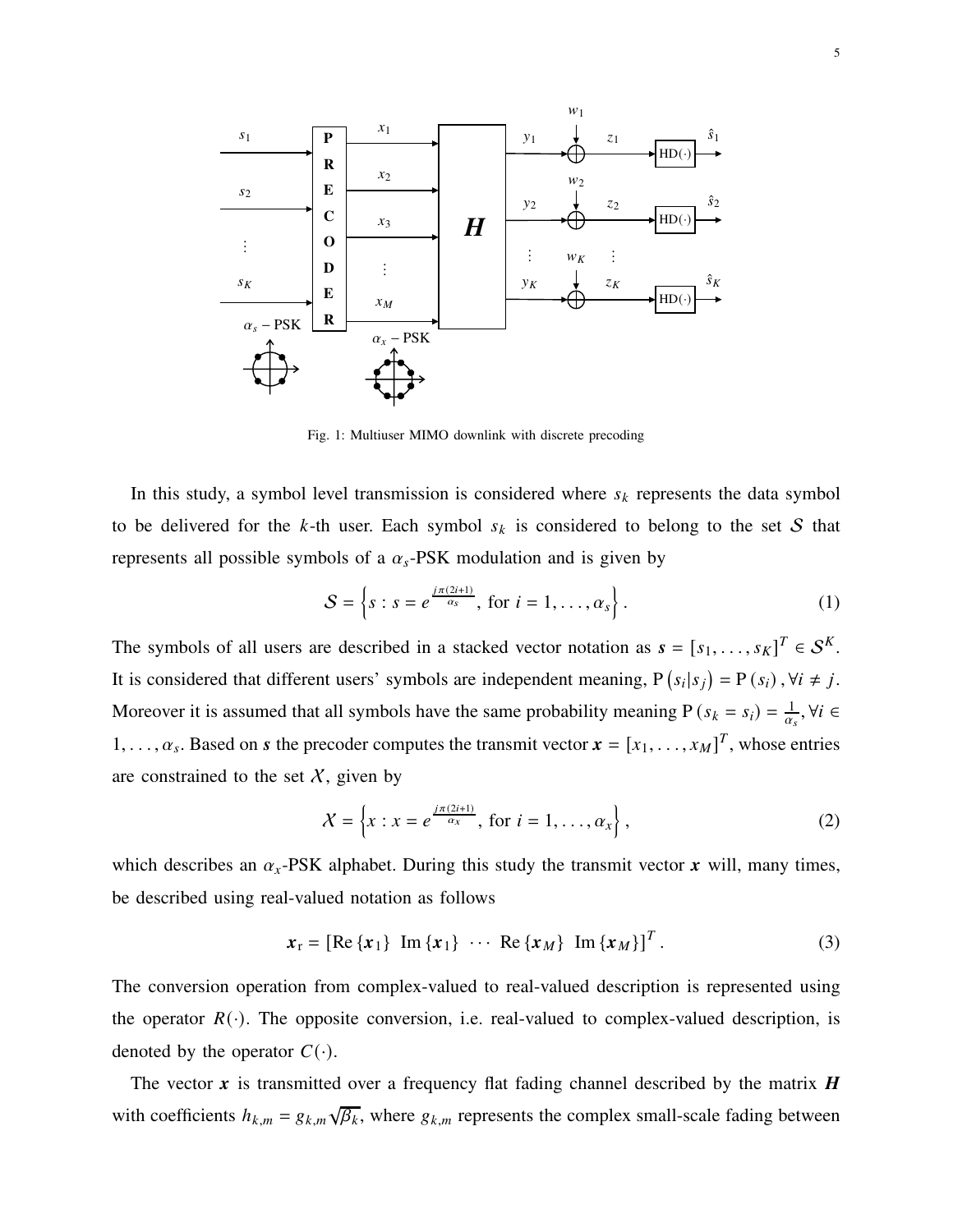the *m*-th antenna and the *k*-th user, and  $\beta_k$  denotes the real valued large-scale fading coefficient of the k-th user,  $k = 1...K$  and  $m = 1...M$ . With this, the received signal corresponding to the  $k$ -th user is given by

<span id="page-5-1"></span>
$$
z_k = y_k + w_k
$$
  
=  $\mathbf{h}_k \mathbf{x} + w_k,$  (4)

where  $y_k$  is the noiseless received signal from the k-th user,  $h_k$  is the k-th row of the channel matrix **H** and the complex random variable  $w_k \sim \mathcal{CN}(0, \sigma_w^2)$  represents additive white Gaussian noise (AWGN). Using stacked vector notation equation [\(4\)](#page-5-1) can be extended to

$$
z = y + w
$$
  
=  $H x + w$ , (5)

where  $z = [z_1 \dots z_K]^T$ ,  $y = [y_1 \dots y_K]^T$  and  $w = [w_1 \dots w_K]^T$ . Each received symbol  $z_k$  is, then, hard detected based on which decision region it belongs, meaning that  $z_k$  is detected as  $s_i$  if  $z_k \in S_i$ . In the case of PSK modulation the decision regions are circle sectors with infinite radius and angle of 2 $\theta$ , where  $\theta$  is given by  $\theta = \frac{\pi}{\alpha}$  $\frac{\pi}{\alpha_s}$ . As such the estimated symbol from the *k*-th user is given by  $\hat{s}_k = HD(z_k)$ , where HD(·) represents the hard detection operation. Finally, the estimated symbol vector can be written in stacked notation as  $\hat{s} = [\hat{s}_1, \dots, \hat{s}_K]$ .

# III. MSEP PRECODING FORMULATION

<span id="page-5-0"></span>In this study we consider as the precoding design criterion the minimization of the SEP, or, equivalently, the maximization of the probability of correct detection. The probability of detecting the data vector  $\boldsymbol{s}$  conditioned on the transmit vector  $\boldsymbol{x}$  can be computed based on the probabilities of detection of the individual users as

$$
P(\hat{s} = s | \mathbf{x}) = \prod_{k=1}^{K} P(\hat{s}_k = s_k | \mathbf{x})
$$
 (6)

To simplify the notation we denote  $P(\hat{s} = s | x)$  as  $P(\hat{s} | x)$  and  $P(\hat{s}_k = s_k | x)$  as  $P(\hat{s}_k | x)$ . With this, equation [\(6\)](#page-5-2) is rewritten as

<span id="page-5-3"></span><span id="page-5-2"></span>
$$
P(\hat{\mathbf{s}}|\mathbf{x}) = \prod_{k=1}^{K} P(\hat{\mathbf{s}}_k|\mathbf{x}) \tag{7}
$$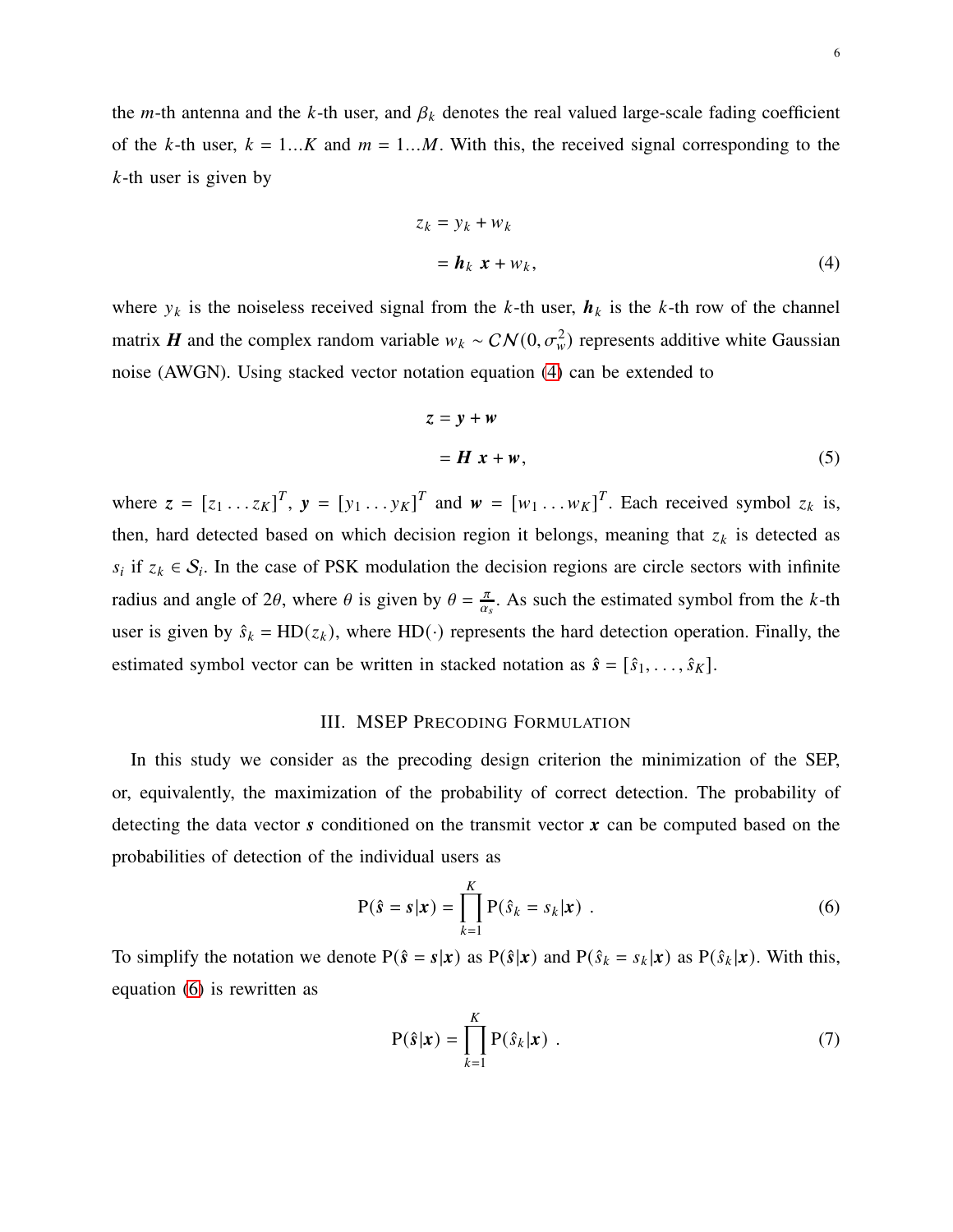As stated before, the detector decides for  $s_k$  when the received symbol  $z_k$  belongs to  $S_k$ . Thus, the individual user probabilities are given by

<span id="page-6-0"></span>
$$
P\left(\hat{s}_k|\boldsymbol{x}\right) = P\left(z_k \in \mathcal{S}_k|\boldsymbol{x}\right) = \frac{1}{\pi \sigma_w^2} \int \int_{\mathcal{S}_k} e^{-\frac{||\boldsymbol{t} - \mathbf{y}_k||_2^2}{\sigma_w^2}} d\boldsymbol{t}.\tag{8}
$$

The integral from [\(8\)](#page-6-0), leads to two different formulations for the correct detection probability. The first corresponds to the specific case of QPSK the data modulation ( $\alpha_s = 4$ ) and the second applies for any value of  $\alpha_s$ .

# *A. QMSEP Problem Formulation*

In this subsection, we expose the QPSK MSEP (QMSEP) formulation, which was first pre-sented in [\[32\]](#page-25-4). When the data modulation is QPSK, Re  $\{s_k\}$  and Im  $\{s_k\}$  are independent and, thus, the decision regions  $S_k$  can be written as  $\mathcal{R}_k \cap \mathcal{I}_k$ , where  $\mathcal{R}_k$  and  $\mathcal{I}_k$  are the decision regions the real and imaginary parts of  $s_k$ . The probability of the detector deciding for  $s_k$  is given by

<span id="page-6-1"></span>
$$
P(\hat{s}_k|\mathbf{x}) = P(z_k \in S_k|\mathbf{x})
$$
  
\n
$$
P(\hat{s}_k|\mathbf{x}) = P(\text{Re}\{z_k\} \in \mathcal{R}_k|\mathbf{x}) P(\text{Im}\{z_k\} \in \mathcal{I}_k|\mathbf{x})
$$
\n(9)

With this, for  $s_k = e^{j\frac{\pi}{4}}$ ,

$$
P(z_k \in \mathcal{R}|\mathbf{x}) = \int_0^\infty \frac{1}{\sqrt{\pi \sigma_w^2}} e^{\frac{(t - \text{Re}\{h_k \mathbf{x}\})^2}{\sigma_w^2}} dt = \Phi \left( \frac{\sqrt{2} \text{ Re}\{h_k \mathbf{x}\}}{\sigma_w} \right),
$$

$$
P(z_k \in \mathcal{I}|\mathbf{x}) = \int_0^\infty \frac{1}{\sqrt{\pi \sigma_w^2}} e^{\frac{(t - \text{Im}\{h_k \mathbf{x}\})^2}{\sigma_w^2}} dt = \Phi \left( \frac{\sqrt{2} \text{Im}\{h_k \mathbf{x}\}}{\sigma_w} \right).
$$

An expression for the correct decision probability can be achieved for all elements in  $S$  as

<span id="page-6-2"></span>
$$
P(\hat{s}_k|\boldsymbol{x}) = \Phi\left(\frac{\sqrt{2}\operatorname{sign}\left(\operatorname{Re}\left\{s_k\right\}\right)\operatorname{Re}\left\{\boldsymbol{h}_k\boldsymbol{x}\right\}}{\sigma_w}\right)\Phi\left(\frac{\sqrt{2}\operatorname{sign}\left(\operatorname{Im}\left\{s_k\right\}\right)\operatorname{Im}\left\{\boldsymbol{h}_k\boldsymbol{x}\right\}}{\sigma_w}\right).
$$
 (10)

With this,  $P(s|x)$  is computed, for the QPSK case, by inserting [\(10\)](#page-6-1) into [\(7\)](#page-5-3), which reads as

$$
P(\hat{s}|\mathbf{x}) = \prod_{k=1}^{K} \Phi\left(\frac{\sqrt{2} \operatorname{sign}\left(\operatorname{Re}\left\{s_{k}\right\}\right) \operatorname{Re}\left\{\boldsymbol{h}_{k}\mathbf{x}\right\}}{\sigma_{w}}\right) \Phi\left(\frac{\sqrt{2} \operatorname{sign}\left(\operatorname{Im}\left\{s_{k}\right\}\right) \operatorname{Im}\left\{\boldsymbol{h}_{k}\mathbf{x}\right\}}{\sigma_{w}}\right).
$$
 (11)

Based on [\(11\)](#page-6-2) an optimization problem can be written for maximizing  $P(s|x)$ , which is cast as

<span id="page-6-3"></span>
$$
\arg\max_{\mathbf{x}\in\mathcal{X}^M}\prod_{k=1}^K\Phi\left(\frac{\sqrt{2}\,\operatorname{sign}\left(\operatorname{Re}\left\{s_k\right\}\right)\operatorname{Re}\left\{\boldsymbol{h}_k\mathbf{x}\right\}}{\sigma_w}\right)\Phi\left(\frac{\sqrt{2}\,\operatorname{sign}\left(\operatorname{Im}\left\{s_k\right\}\right)\operatorname{Im}\left\{\boldsymbol{h}_k\mathbf{x}\right\}}{\sigma_w}\right).
$$
 (12)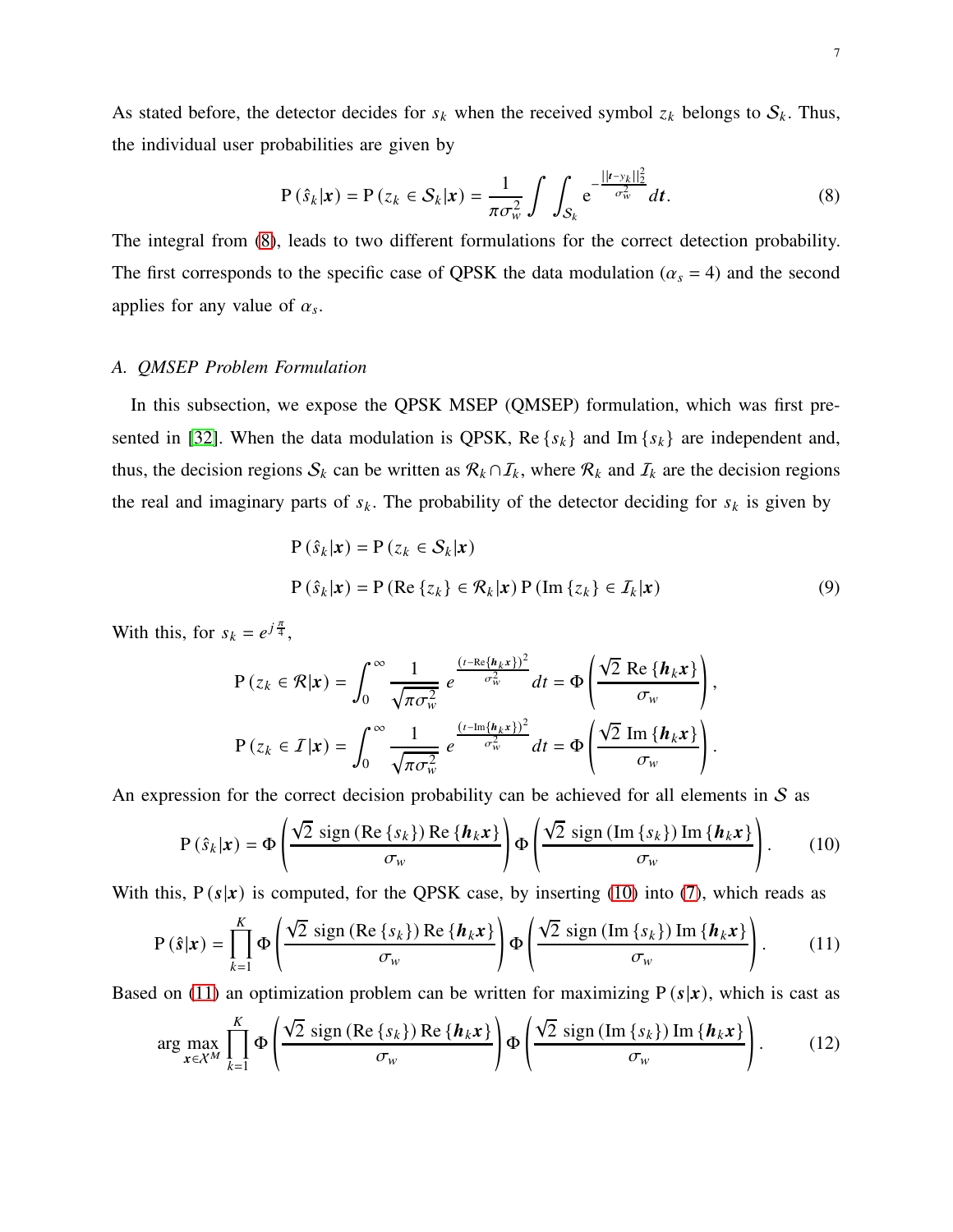Since the  $log(\cdot)$  is a monotonically increasing function, applying it to the objective from [\(12\)](#page-6-3) does not change the optimal solution. The QPSK MSEP (QMSEP) optimization problem is, then, given by

$$
\arg\min_{\mathbf{x}\in\mathcal{X}^M}-\sum_{k=1}^K\log\left(\Phi\left(\frac{\sqrt{2}\,\operatorname{sign}\left(\operatorname{Re}\left\{s_k\right\}\right)\operatorname{Re}\left\{\boldsymbol{h}_k\mathbf{x}\right\}}{\sigma_w}\right)\right)+\log\left(\Phi\left(\frac{\sqrt{2}\,\operatorname{sign}\left(\operatorname{Im}\left\{s_k\right\}\right)\operatorname{Im}\left\{\boldsymbol{h}_k\mathbf{x}\right\}}{\sigma_w}\right)\right).
$$
\n(13)

An alternative real valued formulation of the QMSEP optimization problem can be cast as

<span id="page-7-0"></span>
$$
\min_{\mathbf{x}_{\mathrm{r}}} - \sum_{k=1}^{K} \log \left( \Phi \left( \boldsymbol{h}_{\mathrm{R},k} \boldsymbol{x}_{\mathrm{r}} \right) \right) + \log \left( \Phi \left( \boldsymbol{h}_{\mathrm{I},k} \boldsymbol{x}_{\mathrm{r}} \right) \right) \tag{14}
$$
\n
$$
\text{s.t.} \quad x_{\mathrm{r},2m-1} + j x_{\mathrm{r},2m} \in \mathcal{X} \quad \text{for } m = 1, \ldots, M.
$$

where  $h_{R,k}$  and  $h_{I,k}$  are the k-th rows of matrices  $H_R$  and  $H_I$ , respectively, which are defined as  $H_{\rm R} = \frac{\sqrt{2}}{\sigma_{\rm w}}$  $\frac{\sqrt{2}}{\sigma_w}$ diag(sign(Re {s})) $H_R^Q$  $\frac{Q}{R}$  and  $H_{\rm I} = \frac{\sqrt{2}}{\sigma_{\rm w}}$  $\frac{\sqrt{2}}{\sigma_w}$ diag(sign(Im {s})) $H_{\rm I}^{\rm Q}$  $I<sub>I</sub>$ , with

$$
H_{R}^{Q} = \begin{bmatrix} Re\{h_{11}\} & -Im\{h_{11}\} & \cdots & Re\{h_{1M}\} & -Im\{h_{1M}\} \\ \vdots & \vdots & \ddots & \vdots & \vdots \\ Re\{h_{K1}\} & -Im\{h_{K1}\} & \cdots & Re\{h_{KM}\} & -Im\{h_{KM}\} \end{bmatrix},
$$
(15)  

$$
H_{I}^{Q} = \begin{bmatrix} Im\{h_{11}\} & Re\{h_{11}\} & \cdots & Im\{h_{1M}\} & Re\{h_{1M}\} \\ \vdots & \vdots & \ddots & \vdots & \vdots \\ Im\{h_{K1}\} & Re\{h_{K1}\} & \cdots & Re\{h_{KM}\} & Im\{h_{KM}\} \end{bmatrix}.
$$
(16)

The QMSEP formulation is limited for QPSK data modulation ( $\alpha_s = 4$ ). In the following, we devise the MSEP formulation for higher order PSK modulations.

## *B. MSEP Problem formulation based on the Union Bound probability*

When higher order PSK modulations are used, the decision regions cannot be written as the intersection of two independent regions. As such, the exact computation of the integral presented in [\(8\)](#page-6-0) would lead to precoding algorithms with prohibitive computational complexity. Thus, for the MSEP formulation with  $\alpha_s \neq 4$ , we consider the maximization of a lower bound on the correct detection probability. The Union Bound, also known Boole's inequality [\[34\]](#page-25-8), states that for any finite or countable set of events, the probability that at least one of the events happens is smaller or equal than the sum of the probabilities of the individual events, meaning

$$
P\left(\bigcup_{i} A_{i}\right) \leq \sum_{i} P(A_{i}).
$$
\n(17)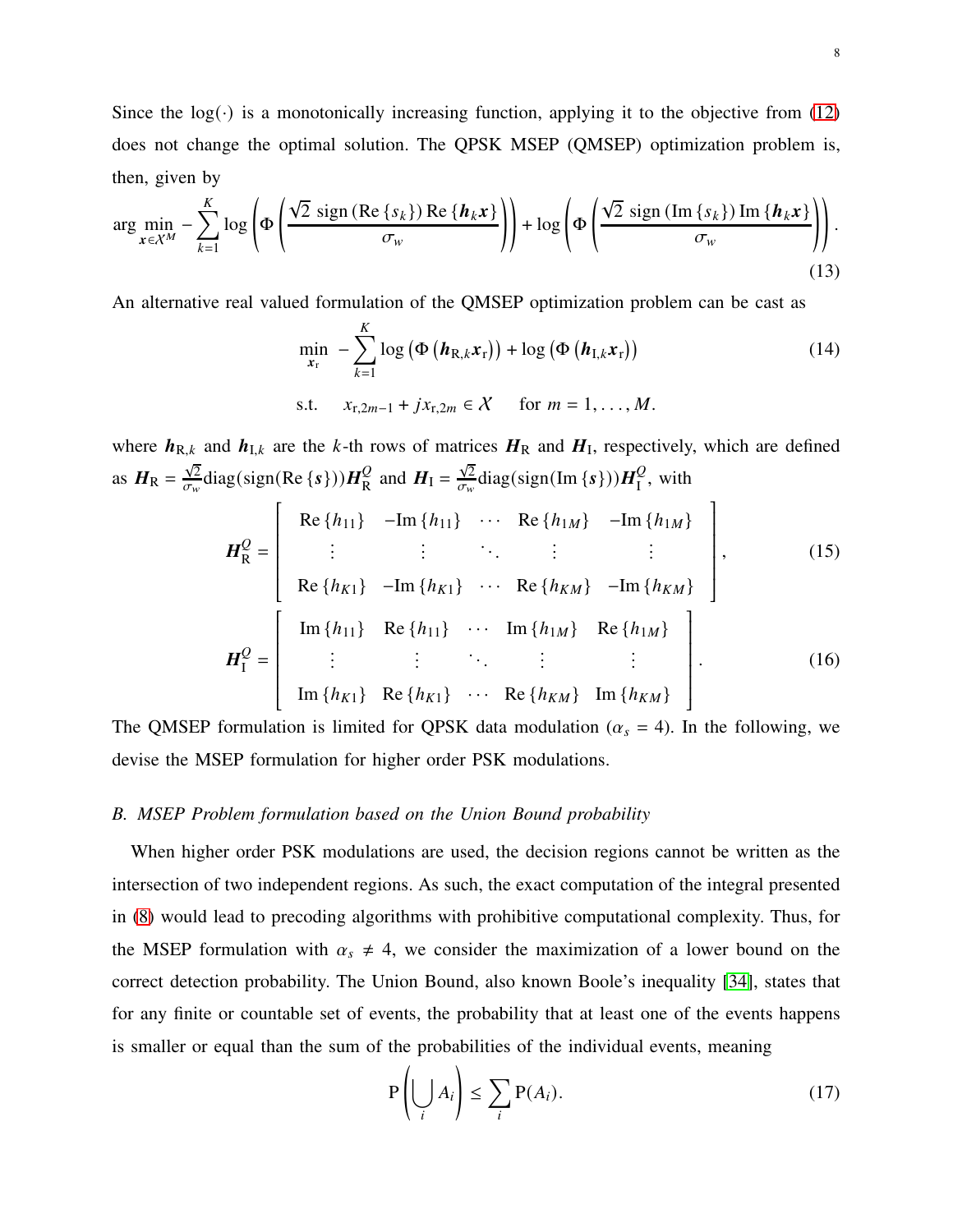With this, the error probability for the k-th user,  $P_e$  ( $\hat{s}_k | x$ ), can be bounded by

$$
P_e (\hat{s}_k | \mathbf{x}) = P (z_k \in \mathcal{Z}_1 \cup \mathcal{Z}_2 | \mathbf{x})
$$
  
\n
$$
\leq P (z_k \in \mathcal{Z}_1 | \mathbf{x}) + P (z_k \in \mathcal{Z}_2 | \mathbf{x}), \qquad (18)
$$

<span id="page-8-0"></span>where the sets  $\mathcal{Z}_1$  and  $\mathcal{Z}_2$  are depicted in Fig. [2.](#page-8-0) When using the union bound, the error



Fig. 2: Representation of the Union Bound

probability can be easily computed based on the minimum distances to the decision thresholds (MDDTs),  $d_{1,k}$  and  $d_{2,k}$ , as

$$
P(z_k \in \mathcal{Z}_1 | \mathbf{x}) = \int_{d_{1,k}}^{\infty} \frac{1}{\sqrt{\pi \sigma_w^2}} e^{\frac{t^2}{\sigma_w^2}} dt = Q \left( \frac{\sqrt{2} d_{1,k}}{\sigma_w} \right)
$$
(19)

$$
P(z_k \in \mathcal{Z}_2 | \mathbf{x}) = \int_{d_{2,k}}^{\infty} \frac{1}{\sqrt{\pi \sigma_w^2}} e^{\frac{t^2}{\sigma_w^2}} dt = Q \left( \frac{\sqrt{2} d_{2,k}}{\sigma_w} \right).
$$
 (20)

The MDDTs are computed, similarly to in [\[20\]](#page-24-16) and [\[25\]](#page-25-1), by applying a rotation of  $\arg\{s_k^*\} = -\phi_{s_k}$ to the coordinate system such that the symbol of interest is placed on the real axis. This is done by multiplying both  $s_k$  and  $y_k$  by  $e^{-j\phi_{s_k}}$  which results in

$$
e^{-j\phi_{s_k}}s_k = 1, \quad \omega_k = e^{-j\phi_{s_k}}y_k. \tag{21}
$$

Based on the rotated coordinate system the MDDTs are computed as

$$
d_{1,k} = \text{Re}\left\{\omega_k\right\} \sin \theta - |\text{Im}\left\{\omega_k\right\}| \cos \theta \tag{22}
$$

$$
d_{2,k} = \text{Re}\left\{\omega_k\right\} \sin \theta + |\text{Im}\left\{\omega_k\right\}| \cos \theta,\tag{23}
$$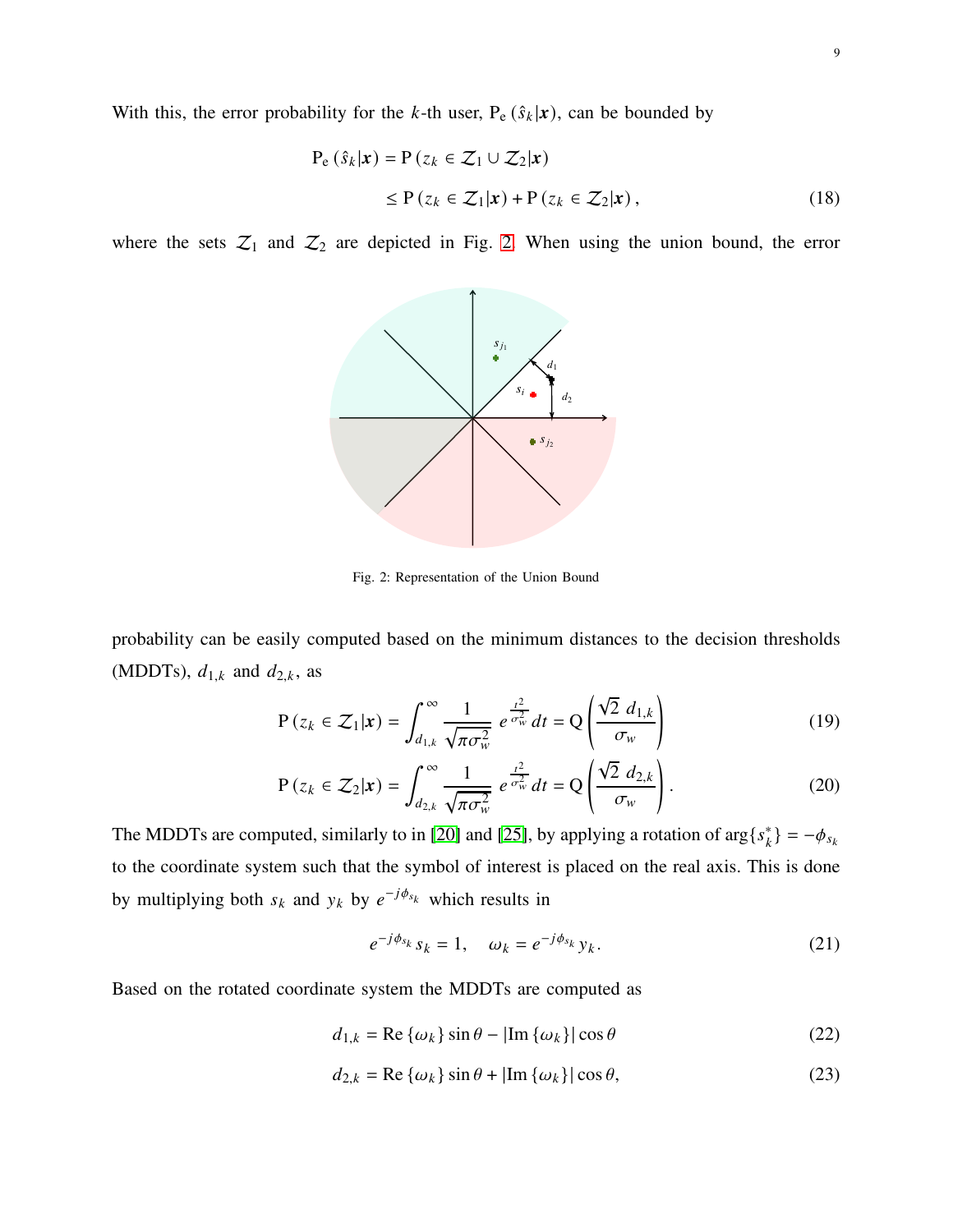which leads to an equivalent formulation as defining

$$
d_{1,k} = \text{Re}\left\{s_k^* \mathbf{h}_k \mathbf{x}\right\} \sin \theta - \text{Im}\left\{s_k^* \mathbf{h}_k \mathbf{x}\right\} \cos \theta \tag{24}
$$

$$
d_{2,k} = \text{Re}\left\{s_k^* \mathbf{h}_k \mathbf{x}\right\} \sin \theta + \text{Im}\left\{s_k^* \mathbf{h}_k \mathbf{x}\right\} \cos \theta. \tag{25}
$$

Based on the  $d_{1,k}$  and  $d_{2,k}$  one can construct a bound on the correct detection probability of the  $k$ -th user as

$$
P(\hat{s}_k|\mathbf{x}) = 1 - P_e(\hat{s}_k|\mathbf{x})
$$
  
\n
$$
\geq 1 - (P(z_k \in \mathcal{Z}_1|\mathbf{x}) + P(z_k \in \mathcal{Z}_2|\mathbf{x}))
$$
  
\n
$$
= 1 - Q\left(\frac{\sqrt{2} d_{1,k}}{\sigma_w}\right) - Q\left(\frac{\sqrt{2} d_{2,k}}{\sigma_w}\right)
$$
  
\n
$$
= \frac{1}{2} \text{erf}\left(\frac{d_{1,k}}{\sigma_w}\right) + \frac{1}{2} \text{erf}\left(\frac{d_{2,k}}{\sigma_w}\right)
$$
 (26)

With this, a bound for  $P(s|x)$  is computed by inserting [\(26\)](#page-9-0) into [\(7\)](#page-5-3), which reads as

<span id="page-9-0"></span>
$$
P(\hat{s}|\mathbf{x}) \ge \frac{1}{2^K} \prod_{k=1}^K \text{erf}\left(\frac{d_{1,k}}{\sigma_w}\right) + \text{erf}\left(\frac{d_{2,k}}{\sigma_w}\right). \tag{27}
$$

Based on [\(27\)](#page-9-1) an optimization problem can be cast as

<span id="page-9-3"></span><span id="page-9-2"></span><span id="page-9-1"></span>
$$
\arg\max_{x \in \mathcal{X}^M} \prod_{k=1}^K \text{erf}\left(\frac{d_{1,k}}{\sigma_w}\right) + \text{erf}\left(\frac{d_{2,k}}{\sigma_w}\right). \tag{28}
$$

Since  $log (.)$  is a monotonically increasing function, applying it to the objective from [\(28\)](#page-9-2) yields an equivalent problem. With this, the union bound MSEP (UBMSEP) optimization problem for an  $\alpha_s$ -PSK modulation, reads as

<span id="page-9-4"></span>
$$
\arg\min_{x \in \mathcal{X}^M} - \sum_{k=1}^K \log \left( \text{erf}\left(\frac{d_{1,k}}{\sigma_w}\right) + \text{erf}\left(\frac{d_{2,k}}{\sigma_w}\right) \right). \tag{29}
$$

An alternative real valued formulation of the UBMSEP optimization problem can be cast as

$$
\min_{\mathbf{x}_{\mathrm{r}}} - \sum_{k=1}^{K} \log \left( \mathrm{erf} \left( \left( \boldsymbol{h}_{\mathrm{R},\theta,k}^{s^*} - \boldsymbol{h}_{\mathrm{I},\theta,k}^{s^*} \right) \boldsymbol{x}_{\mathrm{r}} \right) + \mathrm{erf} \left( \left( \boldsymbol{h}_{\mathrm{R},\theta,k}^{s^*} + \boldsymbol{h}_{\mathrm{I},\theta,k}^{s^*} \right) \boldsymbol{x}_{\mathrm{r}} \right) \right) \tag{30}
$$

s.t. 
$$
x_{r,2m-1} + jx_{r,2m} \in X
$$
 for  $m = 1, ..., M$ .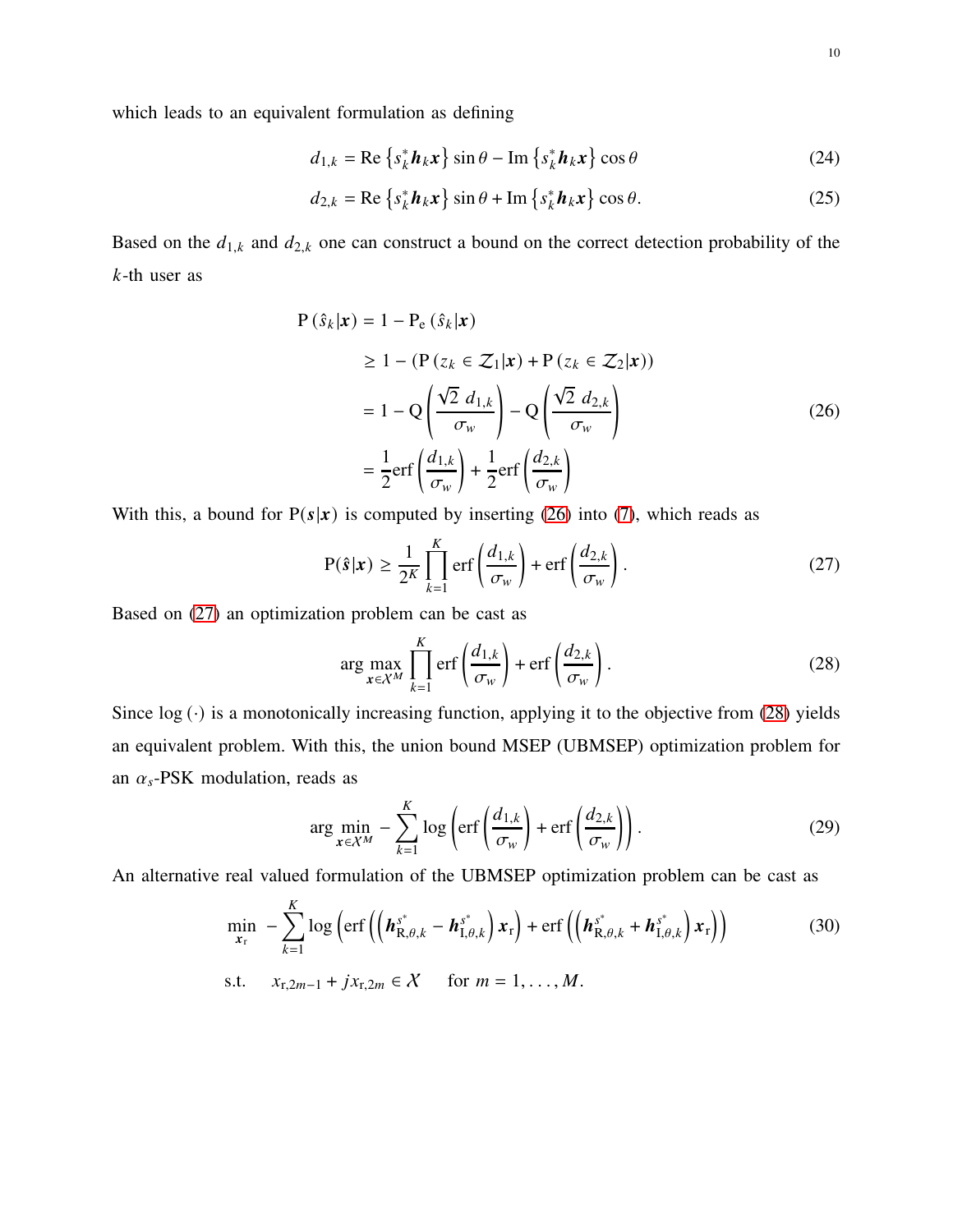where  $h_{R,\theta,k}^{s^*}$  and  $h_{I,\theta,k}^{s^*}$  are the k-th rows of matrices  $H_{R,\theta}^{s^*}$  and  $H_{I,\theta}^{s^*}$ , respectively, which are defined as  $H_{\text{R},\theta}^{s^*} = \frac{\sin(\theta)}{\sigma_w} H_{\text{R}}^{s^*}$ , and  $H_{\text{I},\theta}^{s^*} = \frac{\cos(\theta)}{\sigma_w} H_{\text{I}}^{s^*}$ , with

$$
H_{\rm R}^{s^*} = \begin{bmatrix} \text{Re}\left\{h_{11}^{s^*}\right\} & -\text{Im}\left\{h_{11}^{s^*}\right\} & \cdots & \text{Re}\left\{h_{1M}^{s^*}\right\} & -\text{Im}\left\{h_{1M}^{s^*}\right\} \\ \vdots & \vdots & \vdots & \vdots & \vdots \\ \text{Re}\left\{h_{K1}^{s^*}\right\} & -\text{Im}\left\{h_{K1}^{s^*}\right\} & \cdots & \text{Re}\left\{h_{KM}^{s^*}\right\} & -\text{Im}\left\{h_{KM}^{s^*}\right\} \\ \text{Im}\left\{h_{11}^{s^*}\right\} & \text{Re}\left\{h_{11}^{s^*}\right\} & \cdots & \text{Im}\left\{h_{1M}^{s^*}\right\} & \text{Re}\left\{h_{1M}^{s^*}\right\} \\ \vdots & \vdots & \vdots & \vdots & \vdots \\ \text{Im}\left\{h_{K1}^{s^*}\right\} & \text{Re}\left\{h_{K1}^{s^*}\right\} & \cdots & \text{Re}\left\{h_{KM}^{s^*}\right\} & \text{Im}\left\{h_{KM}^{s^*}\right\} \end{bmatrix},\tag{32}
$$

where  $h_{ij}^{s^*}$  is the element of the *i*-th row and *j*-th column of the matrix  $H^{s^*}$  = diag {s<sup>\*</sup>} H.

## *C. Considerations about the convexity of the MSEP formulations*

Note that, the QMSEP objective function is convex, since  $-\log(\Phi(Ax))$  is convex in x and the sum of convex function is also convex, c.f. [\[35\]](#page-25-9). As shown in appendix [A](#page-22-0) the objective function of the UBMSEP formulation is convex for  $(d_{1,k}, d_{2,k}) > (0, 0), k \in 1, \ldots, K$ . To ensure a convex objective, the original UBMSEP problem is rewritten as

<span id="page-10-0"></span>
$$
\min_{\mathbf{x}_{r}} - \sum_{k=1}^{K} \log \left( \text{erf}\left( \left( \boldsymbol{h}_{\text{R},\theta,k}^{s^{*}} - \boldsymbol{h}_{\text{I},\theta,k}^{s^{*}} \right) \boldsymbol{x}_{r} \right) + \text{erf}\left( \left( \boldsymbol{h}_{\text{R},\theta,k}^{s^{*}} + \boldsymbol{h}_{\text{I},\theta,k}^{s^{*}} \right) \boldsymbol{x}_{r} \right) \right)
$$
\n
$$
\text{s.t.} \quad \left[ \boldsymbol{H}_{\text{R},\theta}^{s^{*}} - \boldsymbol{H}_{\text{I},\theta}^{s^{*}} \right] \boldsymbol{x}_{r} \geq \mathbf{0}, \quad x_{r,2m-1} + jx_{r,2m} \in \mathcal{X} \quad \text{for } m = 1,\ldots,M.
$$
\n
$$
\left[ \boldsymbol{H}_{\text{R},\theta}^{s^{*}} + \boldsymbol{H}_{\text{I},\theta}^{s^{*}} \right] \boldsymbol{x}_{r} \geq \mathbf{0}, \quad x_{r,2m-1} + jx_{r,2m} \in \mathcal{X} \quad \text{for } m = 1,\ldots,M.
$$
\n
$$
(33)
$$

Note that, the optimal solution from [\(29\)](#page-9-3) is not necessarily the same as the optimal from [\(33\)](#page-10-0). However, different solutions are only possible if, for at least one user, the optimal of [\(29\)](#page-9-3) yields a noiseless received symbol  $y_i$  in the incorrect decision region. This leads to an optimal SEP, for this user, greater than half. This is, in general, not an interesting case, since future wireless communications systems will be designed to provide high reliability and, with this, avoid this kind of scenario.

Both MSEP optimization problems describe the minimization of a convex objective under a discrete feasible set. Note that, due to the discrete constraint  $x_{r,2m} + jx_{r,2m+1} \in \mathcal{X}$  for  $m =$  $1, \ldots, M$  the MSEP problems are classified as a discrete programming problem (DPP). In the following sections optimal and suboptimal methods to solve the MSEP DPPs are proposed.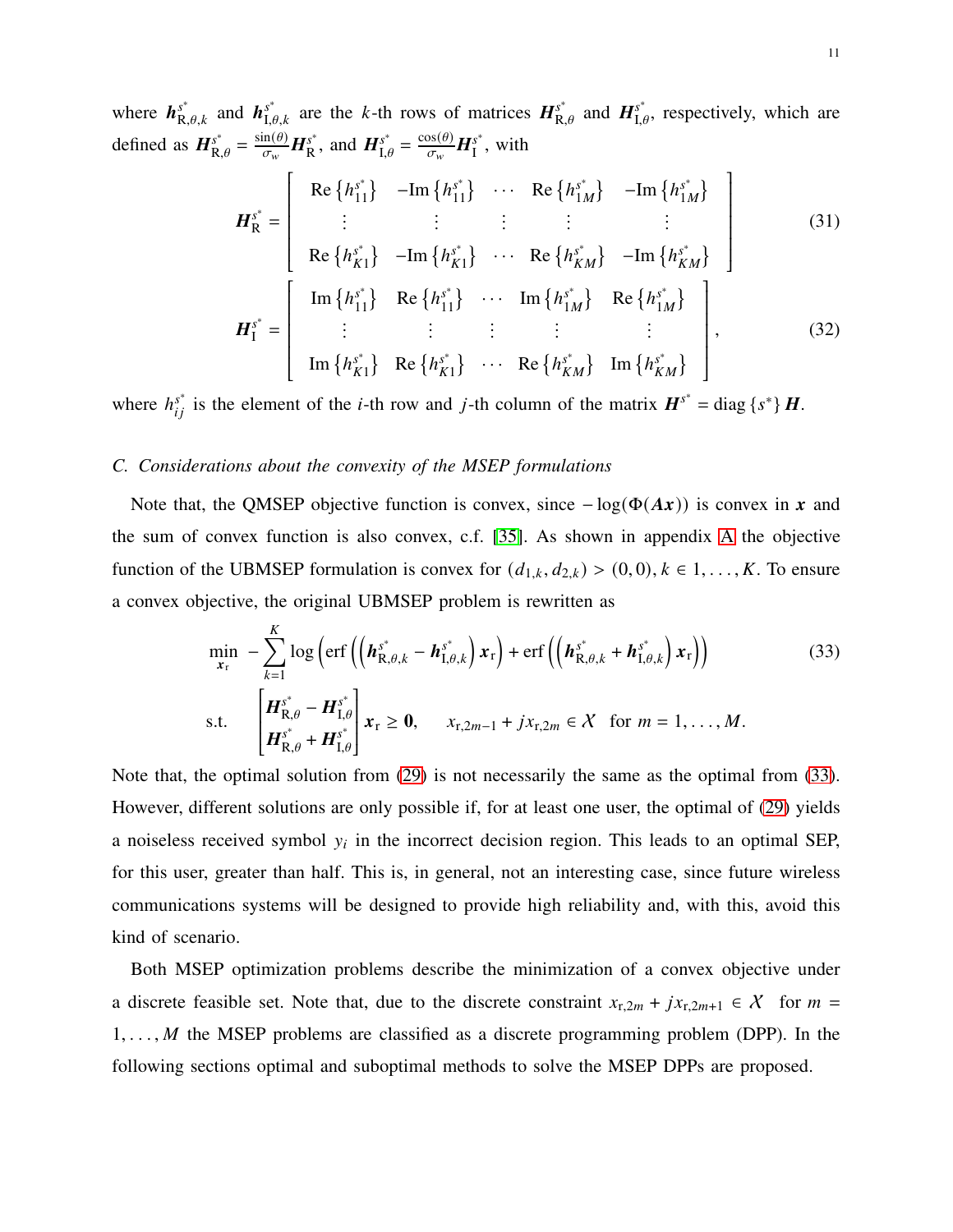## IV. MSEP PRECODING USING PROJECTION BASED METHODS

<span id="page-11-0"></span>Projection based methods (PBMs) are prominent in literature due to its reduced computational complexity. Several works, e.g. [\[12\]](#page-24-8), [\[17\]](#page-24-13), [\[19\]](#page-24-15), [\[20\]](#page-24-16), [\[36\]](#page-25-10)–[\[38\]](#page-25-11), used PBMs with different design criteria. As such, in this section, different PBMs are considered to compute practical suboptimal solutions to  $(14)$  and  $(33)$ .

PBMs rely on the relaxation of the non-convex feasible set to a larger convex set, such that, the optimization problem can be easily solved with standard optimization problem tools. The solution of the relaxed problem is, then, projected into the original feasible set which yields a suboptimal solution to the problem.

With this, we consider the relaxation of the discrete feasible set  $\mathcal{X}^M$ , to its convex hull  $\mathcal{P}$ . Note that the set  $P$  is a polyhedron and, thus, can described as the solution set of a finite number of linear equalities and inequalities [\[35\]](#page-25-9). Similarly as done in [\[17\]](#page-24-13), [\[20\]](#page-24-16) and [\[18\]](#page-24-14) the relaxed feasible set is described in real-valued notation using the inequality  $R\left[x_r^T, 1\right]^T \leq 0$ , where  $\mathbf{R} = \begin{bmatrix} A, & -b \end{bmatrix}$  and

$$
A = \left[ (\boldsymbol{I}_M \otimes \boldsymbol{\beta}_1)^T, \quad (\boldsymbol{I}_M \otimes \boldsymbol{\beta}_2)^T, \quad \dots, \quad (\boldsymbol{I}_M \otimes \boldsymbol{\beta}_{\alpha_x})^T \right]^T,
$$
\n(34)

$$
\boldsymbol{\beta}_i = \begin{bmatrix} \cos \phi_i, & -\sin \phi_i \end{bmatrix}, \quad \phi_i = \frac{2\pi i}{\alpha_x}, \text{ for } i = 1, \dots, \alpha_x, \quad \boldsymbol{b} = \frac{\cos(\frac{\pi}{\alpha_x})}{\sqrt{M}} \boldsymbol{1}_{M\alpha_x}.\tag{35}
$$

In the remainder of this study the projection step is denoted by the operator  $\mathcal{M}(\cdot)$ . The details of the different methods for implementing  $M(\cdot)$  will be detailed in subsection [IV-B.](#page-12-0) In what follows the relaxed optimization problems are formulated for each MSEP design criterion.

#### <span id="page-11-2"></span>*A. Relaxed Optimization Problems*

As mentioned before, a PBM's first step is to relax  $X^M$  to its convex hull  $P$ . For the OMSEP case relaxing  $\mathcal{X}^M$  to  $\mathcal P$  leads to the following optimization problem

<span id="page-11-1"></span>
$$
\min_{\mathbf{x}_{\mathrm{r}}} - \sum_{k=1}^{K} \log \left( \Phi \left( \boldsymbol{h}_{\mathrm{R},k} \boldsymbol{x}_{\mathrm{r}} \right) \right) + \log \left( \Phi \left( \boldsymbol{h}_{\mathrm{I},k} \boldsymbol{x}_{\mathrm{r}} \right) \right) \tag{36}
$$
\n
$$
\text{s.t.} \quad \boldsymbol{R} \left[ \boldsymbol{x}_{\mathrm{r}}^{T}, 1 \right]^{T} \leq \mathbf{0}.
$$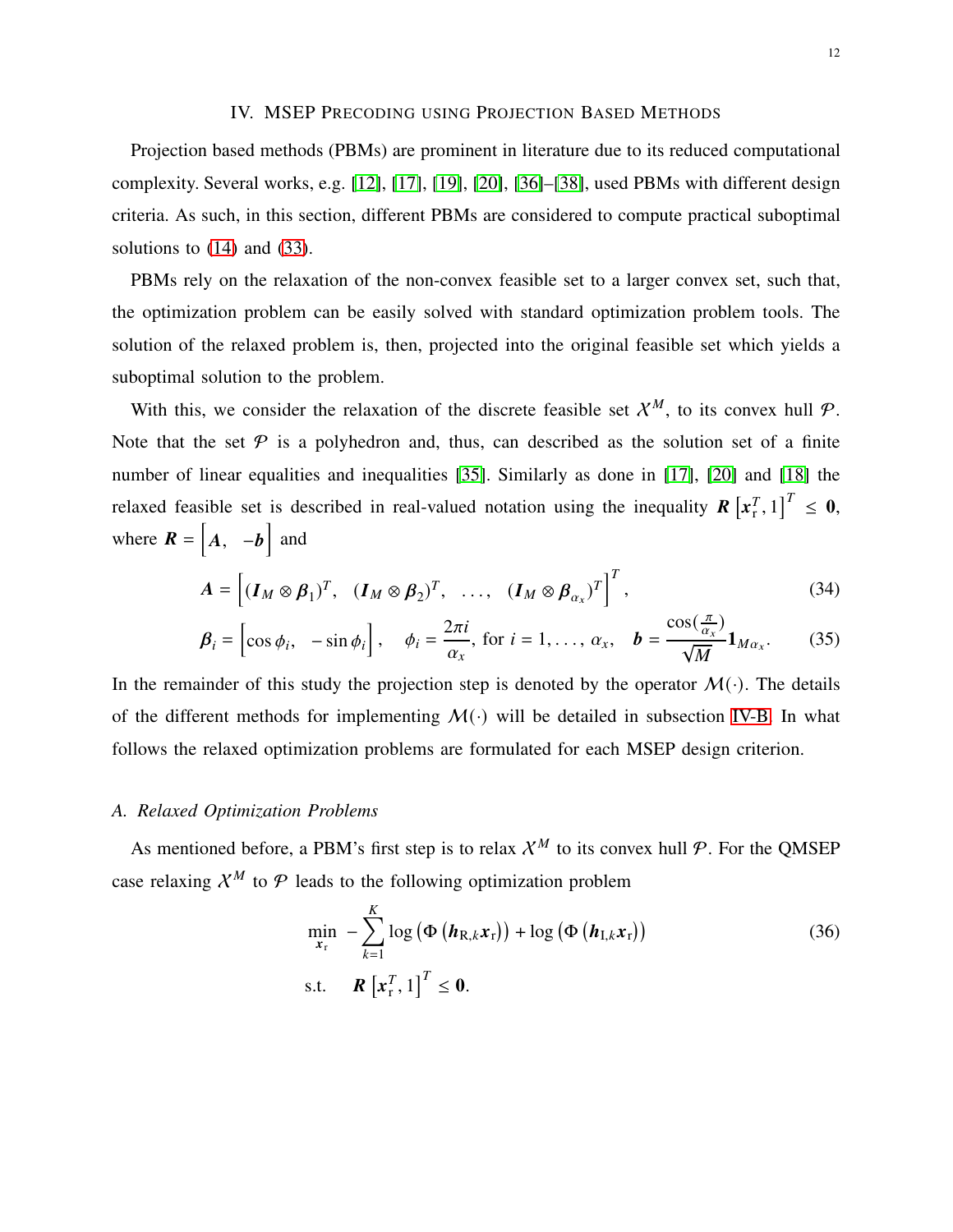Moreover, for the UBMSEP case the replacing  $\mathcal{X}^M$  by  $\mathcal{P}$  yields

<span id="page-12-1"></span>
$$
\min_{\mathbf{x}_{r}} - \sum_{k=1}^{K} \log \left( \text{erf}\left( \left( \boldsymbol{h}_{\text{R},\theta,k}^{s^{*}} - \boldsymbol{h}_{\text{I},\theta,k}^{s^{*}} \right) \boldsymbol{x}_{r} \right) + \text{erf}\left( \left( \boldsymbol{h}_{\text{R},\theta,k}^{s^{*}} + \boldsymbol{h}_{\text{I},\theta,k}^{s^{*}} \right) \boldsymbol{x}_{r} \right) \right)
$$
\n
$$
\text{s.t.} \quad \left[ \boldsymbol{H}_{\text{R},\theta}^{s^{*}} - \boldsymbol{H}_{\text{I},\theta}^{s^{*}} \right] \boldsymbol{x}_{r} \geq \mathbf{0}, \qquad \boldsymbol{R} \left[ \boldsymbol{x}_{r}^{T}, 1 \right]^{T} \leq \mathbf{0}.
$$
\n
$$
\left[ \boldsymbol{H}_{\text{R},\theta}^{s^{*}} + \boldsymbol{H}_{\text{I},\theta}^{s^{*}} \right] \boldsymbol{x}_{r} \geq \mathbf{0}, \qquad \boldsymbol{R} \left[ \boldsymbol{x}_{r}^{T}, 1 \right]^{T} \leq \mathbf{0}.
$$
\n
$$
\left[ \boldsymbol{H}_{\text{R},\theta}^{s^{*}} + \boldsymbol{H}_{\text{I},\theta}^{s^{*}} \right] \boldsymbol{x}_{r} \geq \mathbf{0}, \qquad \boldsymbol{R} \left[ \boldsymbol{x}_{r}^{T}, 1 \right]^{T} \leq \mathbf{0}.
$$
\n
$$
\left[ \boldsymbol{H}_{\text{R},\theta}^{s^{*}} + \boldsymbol{H}_{\text{I},\theta}^{s^{*}} \right] \boldsymbol{x}_{r} \geq \mathbf{0}, \qquad \boldsymbol{R} \left[ \boldsymbol{x}_{r}^{T}, 1 \right]^{T} \leq \mathbf{0}.
$$
\n
$$
\left[ \boldsymbol{H}_{\text{R},\theta}^{s^{*}} + \boldsymbol{H}_{\text{I},\theta}^{s^{*}} \right] \boldsymbol{x}_{r} \geq \mathbf{0}, \qquad \boldsymbol{R} \left[ \boldsymbol{x}_{r}^{T}, 1 \right]^{T} \leq \mathbf{0}.
$$
\n
$$
\left[ \boldsymbol{H}_{\text{R},\theta}^{s^{*}} + \boldsymbol{H}_{\text{I},\theta}^{s
$$

Note that, replacing  $X^M$  by  $P$  yields convex problems since both [\(36\)](#page-11-1) and [\(37\)](#page-12-1) minimize an convex objective under a convex feasible set.

## <span id="page-12-0"></span>*B. Projection Methods*

In the remainder of this work we denote the solution of the relaxed problems described in [\(36\)](#page-11-1) and [\(37\)](#page-12-1) as  $x_{r,lb}$  and its complex-valued description as  $x_{lb}$ . Note that  $x_{lb} \in \mathcal{P}$  can also belong to the original feasible set  $X^M$  as  $\mathcal{P} \cap X^M \neq \emptyset$ . If this is the case  $x_{\text{lb}}$  is also the optimal solution from the original problem and the projection step can be skipped. However, if  $x_{1b} \notin \mathcal{X}^M$ the precoding vector is computed as  $x = M(x_{lb})$ . In what follows two different approaches for implementing  $M(\cdot)$  are exposed.

#### *1) Projection Based on Uniform Quantization:*

One of the most prominent projection methods present in literature is uniform quantization (UQ). When using this approach  $M(\cdot) = Q(\cdot)$ , where  $Q(\cdot)$  represents the quantization operation. The most common quantizing criterion is based on the elementwise Euclidean distance. As such, the p-th entry of the precoding vector  $x$ , denoted as  $x^p$ , is computed as  $x^p = \underset{i=1...a_x}{\arg\min}$  $|x_{\text{lb}}^p - x_i|$ 2 , where  $x_{\text{lb}}^p$  and  $x^p$  denotes the p-th entry of  $x_{\text{lb}}$  and  $x$ , respectively and  $x_i$  the *i*-th element of X. *2) Projection via Greedy Search:*

Although practical, UQ based projection can cause significant performance degradation. As such, in this subsection, this performance degradation is mitigated using GS as a local optimization approach. GS algorithms compute for each entry of the quantized vector  $x_{ub}$  the value in X which yield the smallest objective  $g(x)$ . When using the QMSEP criterion  $g(x)$  is given by

<span id="page-12-2"></span>
$$
g\left(\boldsymbol{x}\right) = -\mathbf{1}_K \left(\log\left(\boldsymbol{\Phi}\left(\boldsymbol{S}_{\mathrm{r}} \mathrm{Re}\left\{\boldsymbol{H}\boldsymbol{x}\right\}\right)\right) + \log\left(\boldsymbol{\Phi}\left(\boldsymbol{S}_{\mathrm{i}} \mathrm{Im}\left\{\boldsymbol{H}\boldsymbol{x}\right\}\right)\right)\right),\tag{38}
$$

where  $S_r = \frac{\sqrt{2}}{\sigma_w}$  $\frac{\sqrt{2}}{\sigma_w}$  diag (sign(Re {s})) and  $S_i = \frac{\sqrt{2}}{\sigma_w}$  $\frac{V_2}{\sigma_w}$  diag (sign(Im {s})). For the UBMSEP case  $g(x)$ reads as

$$
g(x) = -\mathbf{1}_K \log \left( \text{erf} \left( \text{Re} \left\{ \mathbf{H}^s x \right\} - \text{Im} \left\{ \mathbf{H}^c x \right\} \right) + \text{erf} \left( \text{Re} \left\{ \mathbf{H}^s x \right\} + \text{Im} \left\{ \mathbf{H}^c x \right\} \right) \right),\tag{39}
$$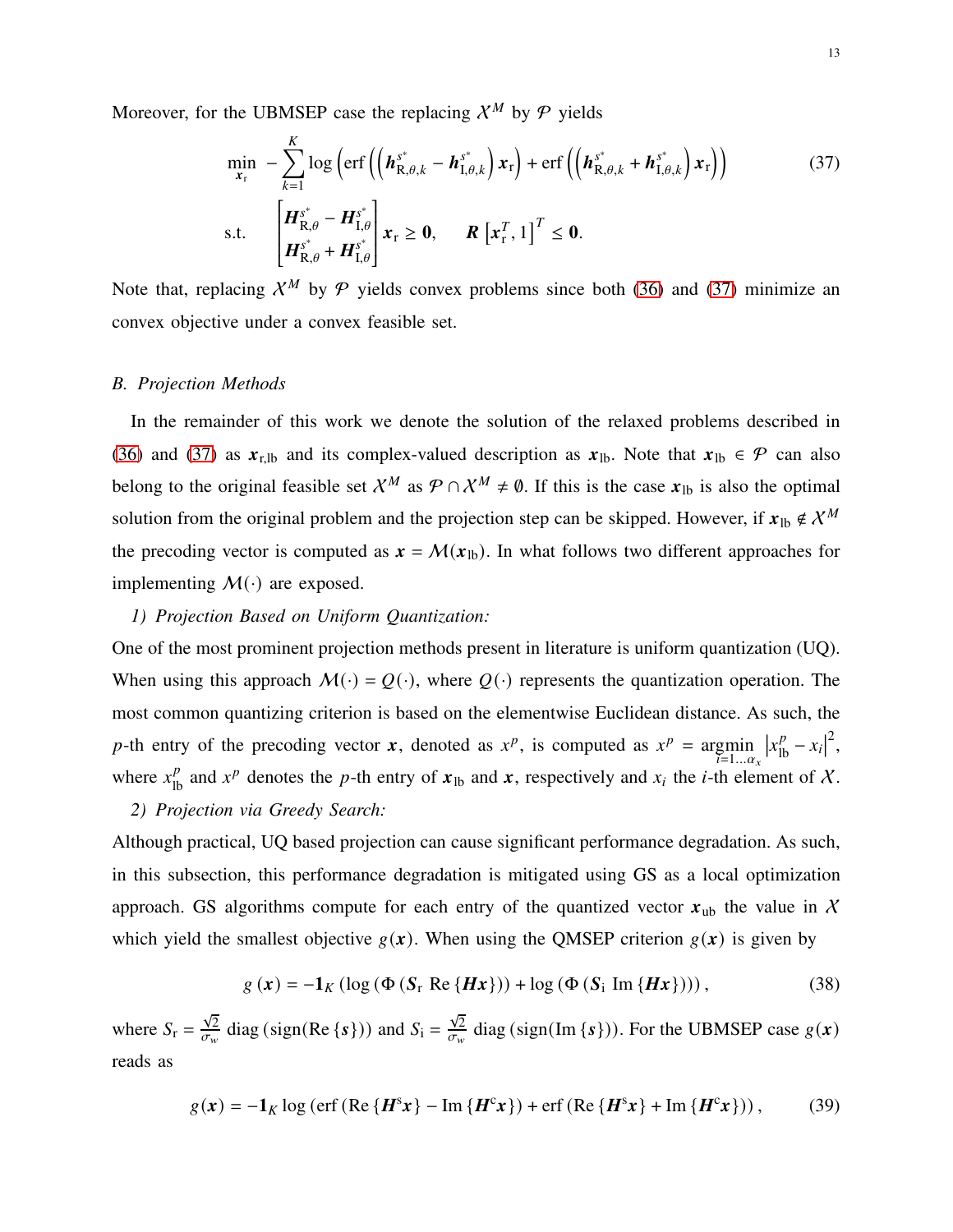where  $\mathbf{H}^s = \frac{\sin(\theta)}{\sigma_w} \text{diag}(s^*) \mathbf{H}$  and  $\mathbf{H}^c = \frac{\cos(\theta)}{\sigma_w} \text{diag}(s^*) \mathbf{H}$ . In this subsection two GS methods are considered for implementing  $M(\cdot)$ . The first is a partial GS approach where only the entries of  $x_{\text{lb}}$  which do not belong to X are evaluated. The second is a full GS method where all entries of  $x_{\text{lb}}$  are considered. In the following, the steps of the methods are detailed. Algorithm [1](#page-13-1) exposes the partial GS approach while Algorithm [2](#page-13-2) details the full GS method. Regarding notation  $P$ denotes the length of the input vector.

<span id="page-13-1"></span>

| <b>Algorithm 1 Partial-GS Projection Algorithm</b>                                     |
|----------------------------------------------------------------------------------------|
| <b>Inputs:</b> $x_{ub}$ , $x_{lb}$ and $g(x)$ <b>Output:</b> $x_{out}$                 |
| Construct the set $\mathcal{T} = \{p : x_{\text{lb}}^p \notin \mathcal{X}\}\$          |
| for $p \in \mathcal{T}$ do                                                             |
| for $i = 1 : \alpha_x$ do                                                              |
| Fix $x_{\text{ub}}^p$ as $x_i$ and compute the $g_p^i = g(x_{ub})$                     |
| end for                                                                                |
| Update the p-th entry of $x_{ub}$ as $x_{ub}^p = \underset{i=1,,a_x}{\arg \min} g_p^i$ |
| end for                                                                                |
| The output vector is given by $x_{\text{out}} = x_{\text{ub}}$                         |
|                                                                                        |

# <span id="page-13-2"></span>Algorithm 2 Full-GS Projection Algorithm

**Inputs:**  $x_{ub}$ ,  $g(x)$  and P **Output:**  $x_{out}$ for  $p = 1$  :  $P$  do for  $i = 1 : \alpha_x$  do Fix  $x_{ub}^p$  as  $x_i$  and compute the  $g_p^i = g(x_{ub})$ end for Update the *p*-th entry of  $x_{ub}$  as  $x_{ub}^p = \underset{i=1,..., \alpha_x}{\arg \min} g_p^i$ end for The output vector is given by  $x_{\text{out}} = x_{\text{ub}}$ 

#### V. OPTIMAL MSEP PRECODING VIA BRANCH-AND-BOUND

<span id="page-13-0"></span>In this section, we devise algorithms that solve optimally the DPPs described in [\(14\)](#page-7-0) and [\(33\)](#page-10-0). According to [\[39\]](#page-25-12), the most established class of approaches for solving a DPP with reasonable computational complexity is the B&B. First created in 1960 by A. H. Land and A. G. Doig [\[40\]](#page-25-13) the essence of B&B methods consists in eliminating, as many as possible, candidate solutions,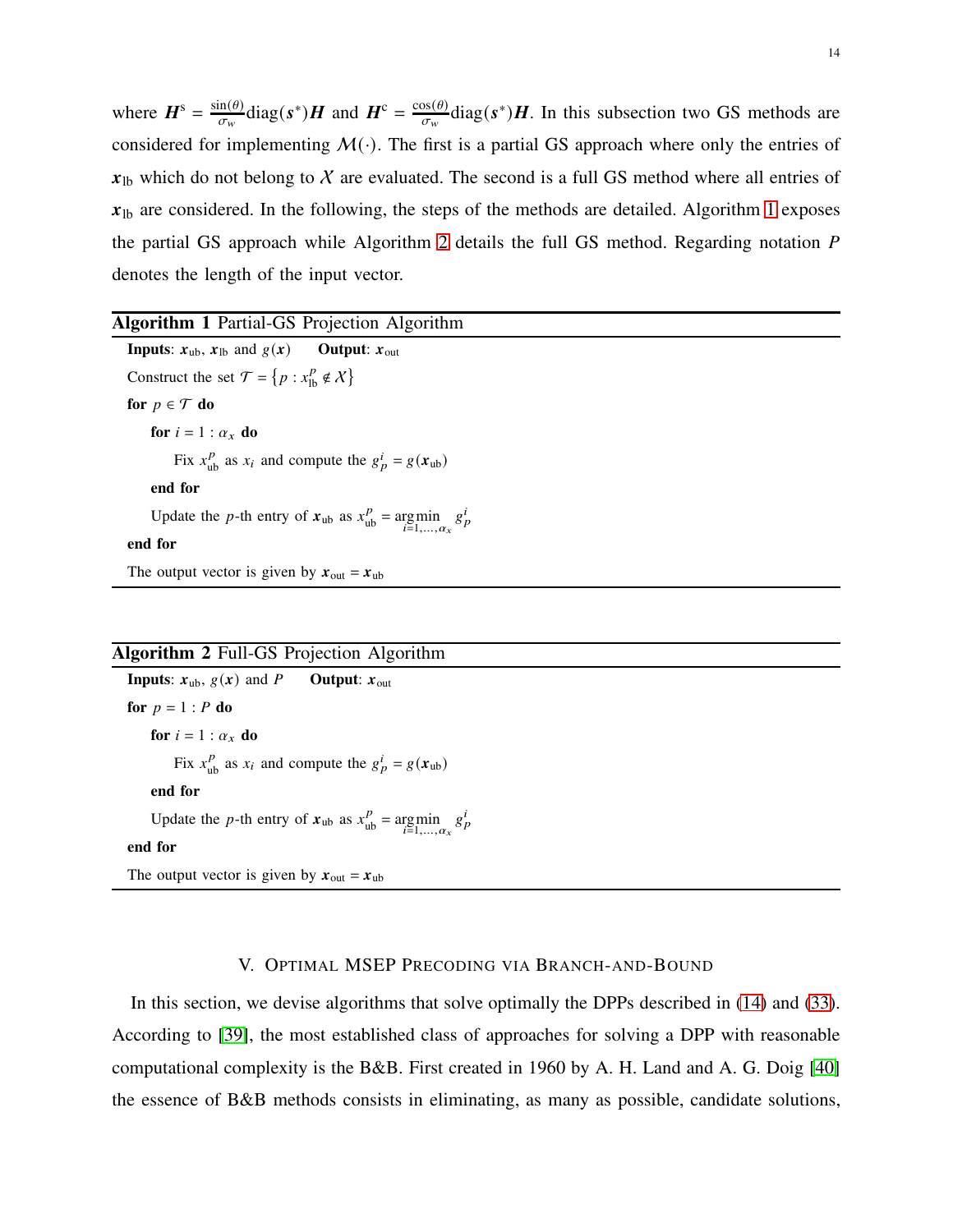<span id="page-14-0"></span>

Fig. 3: Tree representation of the set  $X^M$  for a system with  $M = 2$  BS antennas and QPSK precoding modulation ( $\alpha_x = 4$ )

such that, the optimal can be computed using exhaustive search. The basics of precoding using B&B method can be found well detailed in the works from [\[17\]](#page-24-13), [\[18\]](#page-24-14), [\[24\]](#page-25-0), [\[25\]](#page-25-1), as such, this study will focus on the specifics of the proposed B&B algorithms.

#### <span id="page-14-1"></span>*A. Branch-and-Bound as a Tree Search Method*

A B&B algorithm is a tree search based method where the tree represents the feasible set. For the case of the problems defined in [\(14\)](#page-7-0) and [\(33\)](#page-10-0) the feasible set of the optimization variable is  $X^M$ . As such, in this subsection we show how  $X^M$  is represented in the form of a tree.

For the construction of the tree it is considered that the  $p$ -th BS antenna represents the  $p$ -th layer and each possibility for a subvector  $f \in \mathcal{X}^p$  represents one branch. With this, the tree has M layers with  $\alpha_x^M$  branches in the last layer. An example of a tree representation of the feasible set is shown in Fig. [3](#page-14-0) for the case of two transmit antennas at the BS and QPSK signaling.

#### *B. Subproblem formulation*

In a B&B algorithm a DPP is solved by considering partially fixed subvectors and computing upper and lower bounds to evaluate if the fixed subvector is part of the optimal solution. In this subsection, we describe, for each different MSEP formulation, the optimization problems that are solved in each layer of the B&B algorithm to compute the lower bounding step.

As mentioned in subsection [V-A,](#page-14-1) the branches of the tree represent a subvector  $f \in \mathcal{X}^p$  for the  $p$ -th layer. With this, the subproblems are derived by fixing, for each branch, the corresponding subvector f and optimizing the remaining subvector  $v \in \mathcal{X}^{M-p}$ , as such the transmit vector is given by  $\mathbf{x} = \begin{bmatrix} f^T, & v^T \end{bmatrix}^T$ . However, such that the optimization problems are real-valued, in this study it is considered the division of  $x_r$  instead of x, which reads as

$$
\mathbf{x}_{\mathrm{r}} = \left[ \mathbf{f}_{\mathrm{r}}^{T}, \mathbf{v}_{\mathrm{r}}^{T} \right]^{T}, \tag{40}
$$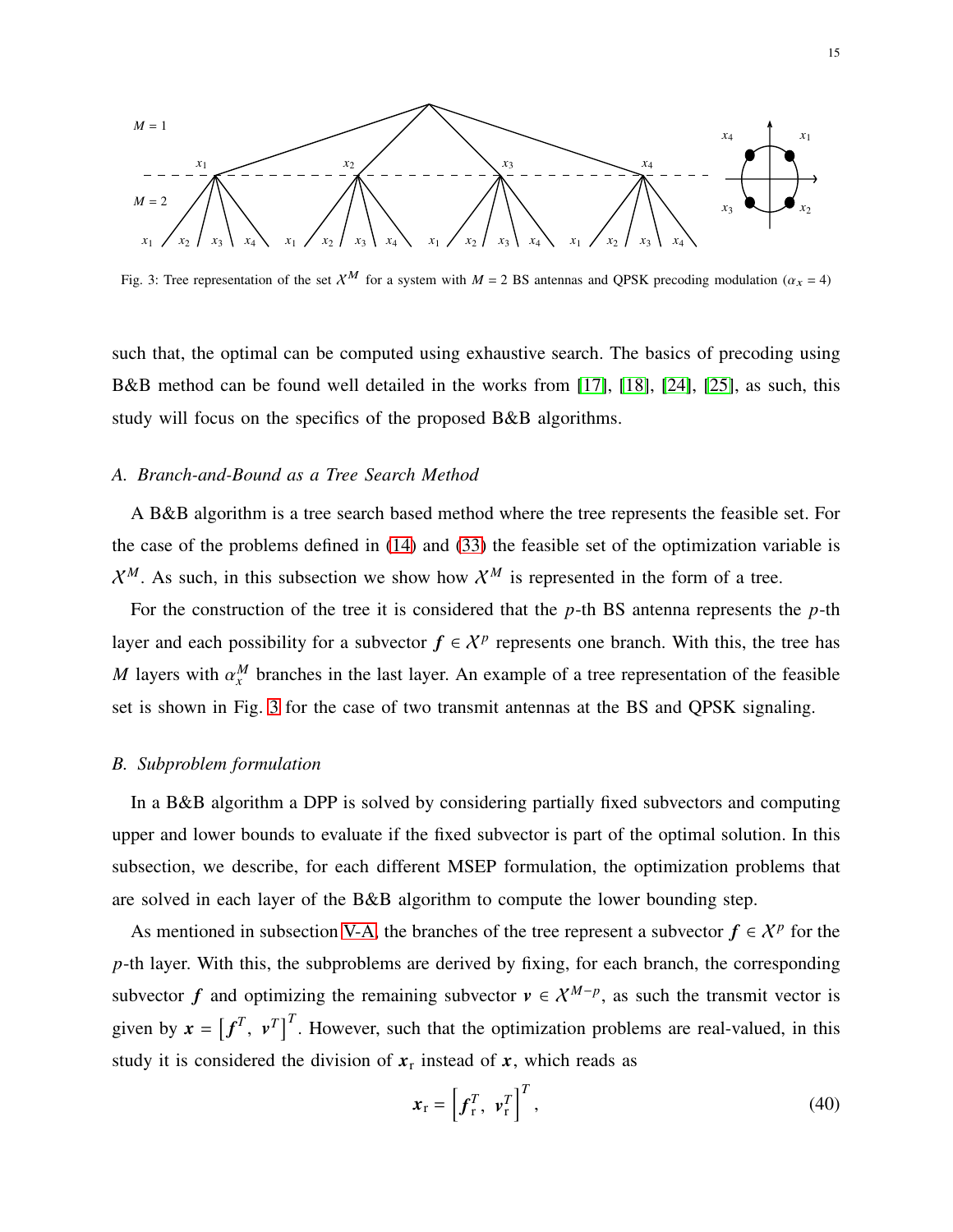where for the p-th layer, the length of the fixed subvector  $f_r$  is 2p and, consequently, the length of the subvector  $v_r$  is  $2(M - p)$ . The subproblems are then derived based on the formulation of the relaxed PBM problems from subsection [IV-A.](#page-11-2)

## *1) QMSEP Subproblem formulation:*

The QMSEP subproblems are written considering the minimization of the objective function shown in [\(38\)](#page-12-2) for a given  $f_r$ . To this end, the matrices  $H_R$  and  $H_I$  are divided as

$$
\boldsymbol{H}_{\text{R}} = \begin{bmatrix} \boldsymbol{F}_{\text{R}} & \boldsymbol{V}_{\text{R}} \end{bmatrix} \quad \boldsymbol{H}_{\text{I}} = \begin{bmatrix} \boldsymbol{F}_{\text{I}} & \boldsymbol{V}_{\text{I}} \end{bmatrix} \tag{41}
$$

where  $F_R$  and  $F_I$  consist of the first 2p columns of  $H_R$  and  $H_I$ , respectively and  $V_R$  and  $V_I$  consist of the subsequent  $2(M - p)$  columns of  $H_R$  and  $H_I$ , respectively. With this, the subproblem conditioned on  $f_r$  reads as

$$
\min_{\mathbf{v}_{r}} -\mathbf{1}_{K} \left( \log \left( \Phi \left( \mathbf{F}_{R} \mathbf{f}_{r} + \mathbf{V}_{R} \mathbf{v}_{r} \right) \right) + \log \left( \Phi \left( \mathbf{F}_{I} \mathbf{f}_{r} + \mathbf{V}_{I} \mathbf{v}_{r} \right) \right) \right) \tag{42}
$$
\ns.t.

\n
$$
\mathbf{R}' \left[ \mathbf{v}_{r}^{T}, 1 \right]^{T} \leq \mathbf{0},
$$

where  $\mathbf{R}' = [\mathbf{A}', -\mathbf{b}']$  is obtained by selecting the last  $2(M - p)$  columns of  $\mathbf{R}$ .

## *2) UBMSEP Subproblem formulation:*

Similarly as in the QMSEP case, the matrices  $H_{\rm R}^{s^*}$  and  $H_{\rm I}^{s^*}$  are divided as

$$
\boldsymbol{H}_{\mathrm{R}}^{s^*} = \begin{bmatrix} \boldsymbol{F}_{\mathrm{R},\theta}^{s^*} & \boldsymbol{V}_{\mathrm{R},\theta}^{s^*} \end{bmatrix} \quad \boldsymbol{H}_{\mathrm{I}}^{s^*} = \begin{bmatrix} \boldsymbol{F}_{\mathrm{I},\theta}^{s^*} & \boldsymbol{V}_{\mathrm{I},\theta}^{s^*} \end{bmatrix} . \tag{43}
$$

As such, the subproblem associated with the fixed vector  $f_r$  is given by

$$
\min_{\mathbf{v}_{r}} -\mathbf{1}_{K} \left( \log \left( \text{erf} \left( \mathbf{F}_{\mathbf{R},\theta}^{s^{*}} \mathbf{f}_{r} + \mathbf{V}_{\mathbf{R},\theta}^{s^{*}} \mathbf{v}_{r} - \mathbf{F}_{\mathbf{I},\theta}^{s^{*}} \mathbf{f}_{r} + \mathbf{V}_{\mathbf{I},\theta}^{s^{*}} \mathbf{v}_{r} \right) + \text{erf} \left( \mathbf{F}_{\mathbf{R},\theta}^{s^{*}} \mathbf{f}_{r} + \mathbf{V}_{\mathbf{R},\theta}^{s^{*}} \mathbf{v}_{r} + \mathbf{F}_{\mathbf{I},\theta}^{s^{*}} \mathbf{f}_{r} + \mathbf{V}_{\mathbf{I},\theta}^{s^{*}} \mathbf{v}_{r} \right) \right) \tag{44}
$$
\n
$$
\text{s.t.} \quad \begin{bmatrix} \mathbf{V}_{\mathbf{R},\theta}^{s^{*}} - \mathbf{V}_{\mathbf{I},\theta}^{s^{*}} \\ \mathbf{F}_{\mathbf{R},\theta}^{s^{*}} + \mathbf{V}_{\mathbf{I},\theta}^{s^{*}} \end{bmatrix} \mathbf{v}_{r} \geq - \begin{bmatrix} \mathbf{F}_{\mathbf{R},\theta}^{s^{*}} - \mathbf{F}_{\mathbf{I},\theta}^{s^{*}} \\ \mathbf{F}_{\mathbf{R},\theta}^{s^{*}} + \mathbf{F}_{\mathbf{I},\theta}^{s^{*}} \end{bmatrix} \mathbf{f}_{r}, \qquad \mathbf{R}' \left[ \mathbf{v}_{r}^{T}, 1 \right]^{T} \leq \mathbf{0}. \tag{44}
$$

### *C. Proposed MSEP Branch-and-Bound Algorithms*

In this subsection a B&B algorithm is assembled with the tools previously presented. Utilizing the B&B algorithm requires choosing a MSEP criterion and a projection method. As such, it is considered  $M(\cdot)$ , the criterion utilized and consequently  $g(x)$  as inputs of the algorithm.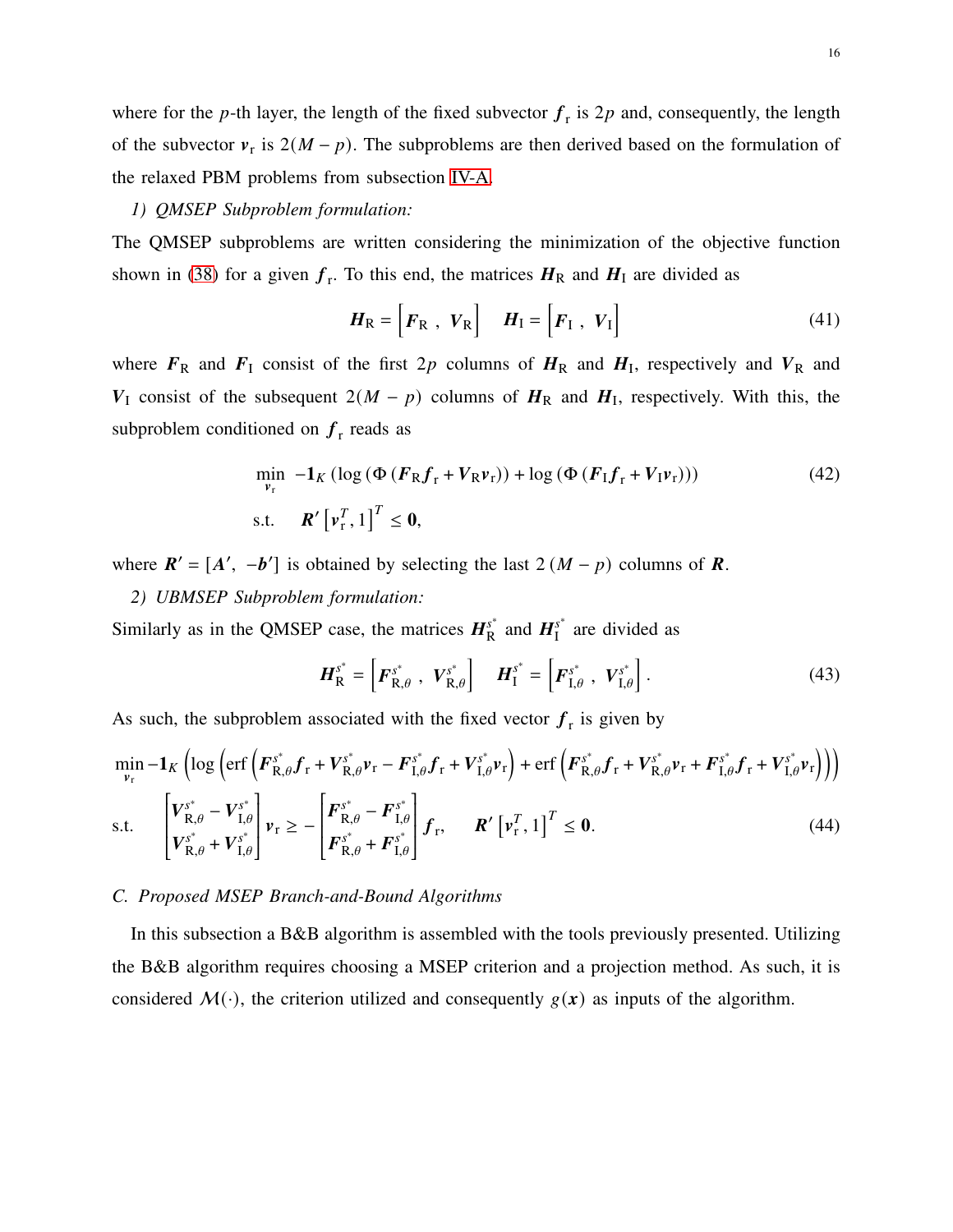## *1) Initialization Step:*

In the proposed MSEP B&B algorithms an initialization step is considered. As such, the relaxed problem, described in subsection [IV-A,](#page-11-2) corresponding to the chosen criterion is solved which yields  $\mathbf{x}_{r,lb}$ . Subsequently, the projection step is performed which yields  $\check{\mathbf{x}} = \mathcal{M}(C(\mathbf{x}_{r,lb}))$ . Note that, as mentioned in [\[17\]](#page-24-13) and [\[18\]](#page-24-14), if  $x_{1b} = \dot{x}$  the algorithm returns  $\dot{x}$  as it is the optimal solution. Otherwise,  $\check{g} = g(\check{x})$  is computed as the initial smallest known upper bound and both  $\check{g}$  and  $\check{x}$ are stored.

## *2) Tree search process:*

For the tree search process breadth first search is considered. The process starts by setting the layer value  $p = 1$  and, accordingly, solving the subproblems which yields the solution  $v_{r,lb}$ . The vector  $x_{lb} = [f^T, C(v_{r, lb} | f)]^T$  is, then, constructed and the value of  $g(x_{lb} | f)$  is computed and stored. The solution subvector  $v_{\text{lb}|f}$  is projected to  $\chi^{M-p}$  which yields  $v_{\text{ub}|f} = \mathcal{M}(v_{\text{lb}|f})$ . With this, one can construct  $x_{\text{ub}|f} = \left[ f^T, v_u^T \right]$  $_{\text{ub}|f}$ <sup>T</sup>. Note that,  $x_{\text{ub}|f} \in \mathcal{X}^M$  is an upper bound solution, and thus,  $g(\mathbf{x}_{ub}|f)$  is an upper bound on  $g(\mathbf{x}_{opt})$ , with  $\mathbf{x}_{opt}$  being the optimal solution.

To evaluate if  $g(x_{ub}|f)$  is the smallest known upper bound the condition  $g(x_{ub}|f) < \check{g}$  is checked. If true, the smallest known upper bound and its corresponding value of  $x$  are updated as  $\check{g} = g(x_{ub}|f)$  and  $\check{x} = x_{ub}|f$ .

After all possible valid branches in one layer are evaluated, i.e. all valid values of  $f$  were fixed and its conditioned upper and lower bounds computed, they are considered in the pruning process. The pruning step is explained in details in the following subsection. After pruning, the set of valid  $f$  subvectors is updated and the algorithm repeats this process in the next layer. In the last layer, it is expected that only a few valid candidate solutions remain. As such, they are all evaluated against  $\dot{x}$  and the optimal value is determined by the vector that yields the minimum value of the objective function. Note that the optimal solution might not be in the last layer as it could be found in previous layers.

#### *3) Pruning Step:*

To determine if a fixed subvector  $f$  is valid, i.e. if it can be a subvector of the optimal solution  $x_{\text{opt}}$ , the stored values  $g(x_{\text{lb}|f})$  are compared with  $\check{g}$ . In this work, a subvector is considered as valid if  $g(x_{\text{lb}|f}) < (1 - \gamma)\check{g}$ , where  $0 < \gamma \le 1$ , which yields a solution in the  $\epsilon$ -suboptimal set.

When evaluating the  $p$ -th layer for a branch, which is the same as evaluating the  $p$ -th layer for a subvector  $f$ , it holds that  $g(x_{\text{lb}}|f) \leq g(x_{\text{ub}}|f)$ . Consider now the scenario where  $x_{\text{ub}}|f = x_{\text{opt}}$ and  $g(x_{opt}) = g(x_{1b}|f)$ . In this case, using the mentioned pruning condition, the optimal branch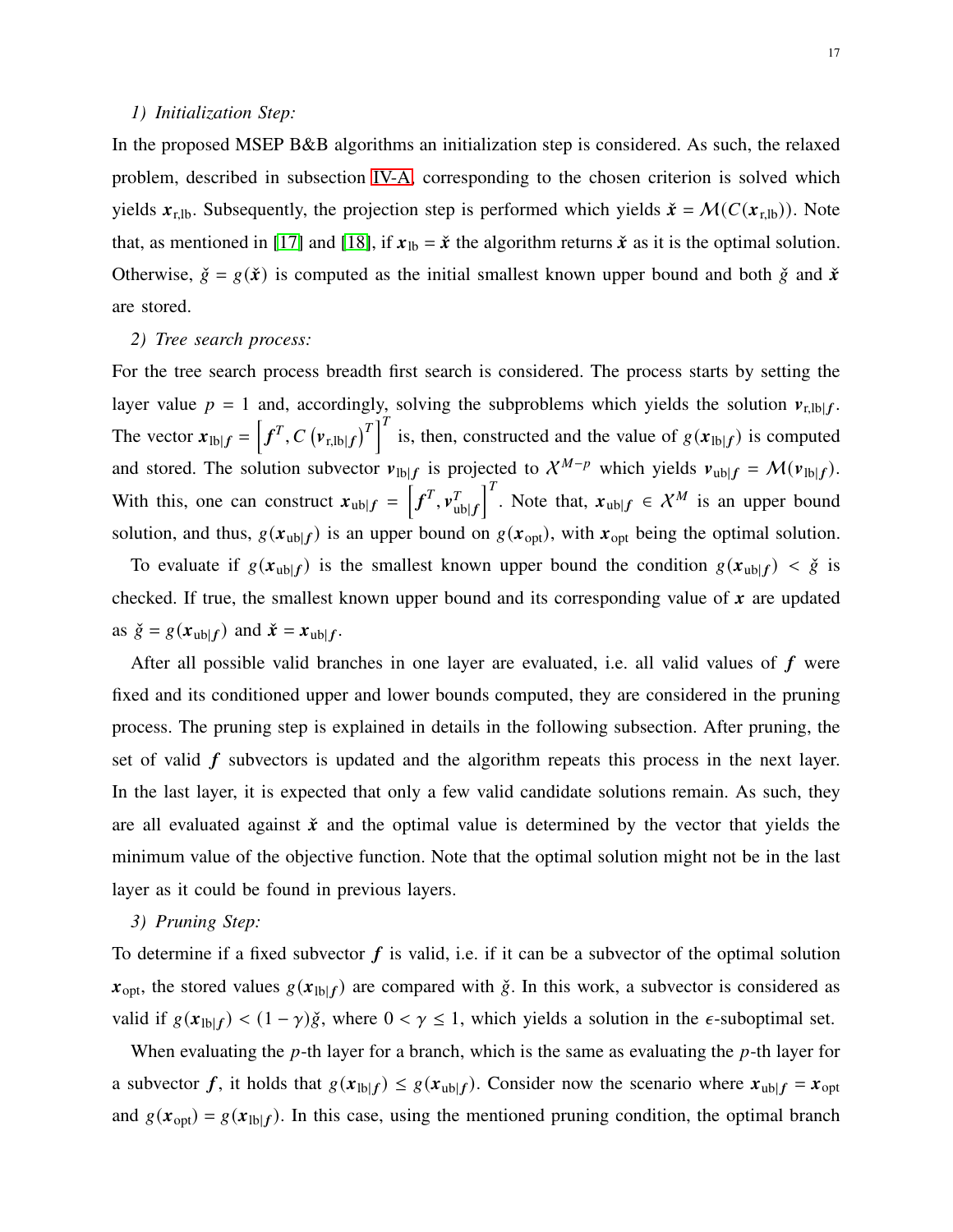is considered as not valid if  $g(x_{opt}) \ge (1 - \gamma)\check{g}$ . This results in the algorithm returning  $\check{x}$  when  $g(\mathbf{x}_{opt}) \leq \check{g} \leq \frac{g(\mathbf{x}_{opt})}{1-\gamma}$  $\frac{(x_{opt})}{1-\gamma}$ . This means that the algorithm allows for any solution in the  $\epsilon$ -suboptimal set given by  $X_{opt,\epsilon} = \{x : g(x) \leq g(x_{opt}) + \epsilon\}$ , cf. [\[35\]](#page-25-9), where  $\epsilon = g(x_{opt})\frac{\gamma}{1-\epsilon}$  $rac{\gamma}{1-\gamma}$ .

Allowing for a transmit vector in the  $\epsilon$ -suboptimal theoretically could yield a suboptimal solution. However, due to the discrete nature of the feasible set, one can choose a sufficiently small value for  $\gamma$ , for example  $\gamma = \delta \check{g}$  which yields  $\epsilon = g(x_{opt}) \frac{\delta \check{g}}{1 - \delta \check{g}}$  with  $0 \le \delta \ll 1$ , such that  $X_{\text{opt},\epsilon}$  contains only the global optimal solution  $x_{\text{opt}}$ .

By setting a sufficiently small value for  $\delta$ , the output solution of the proposed B&B algorithm corresponds, with probability one, to the optimal solution  $x_{opt}$  of the corresponding MSEP problem, as is confirmed by the numerical results shown in Section [VI.](#page-18-0) The steps of the MSEP B&B algorithm are detailed in Algorithm [3.](#page-17-0)

<span id="page-17-0"></span>

end for

The global solution is  $\mathbf{x}_{\text{out}} = \underset{\mathbf{x} \in \{\mathcal{G}_M \cup \{\hat{\mathbf{x}}\}\}}{\text{argmin}} g(\mathbf{x})$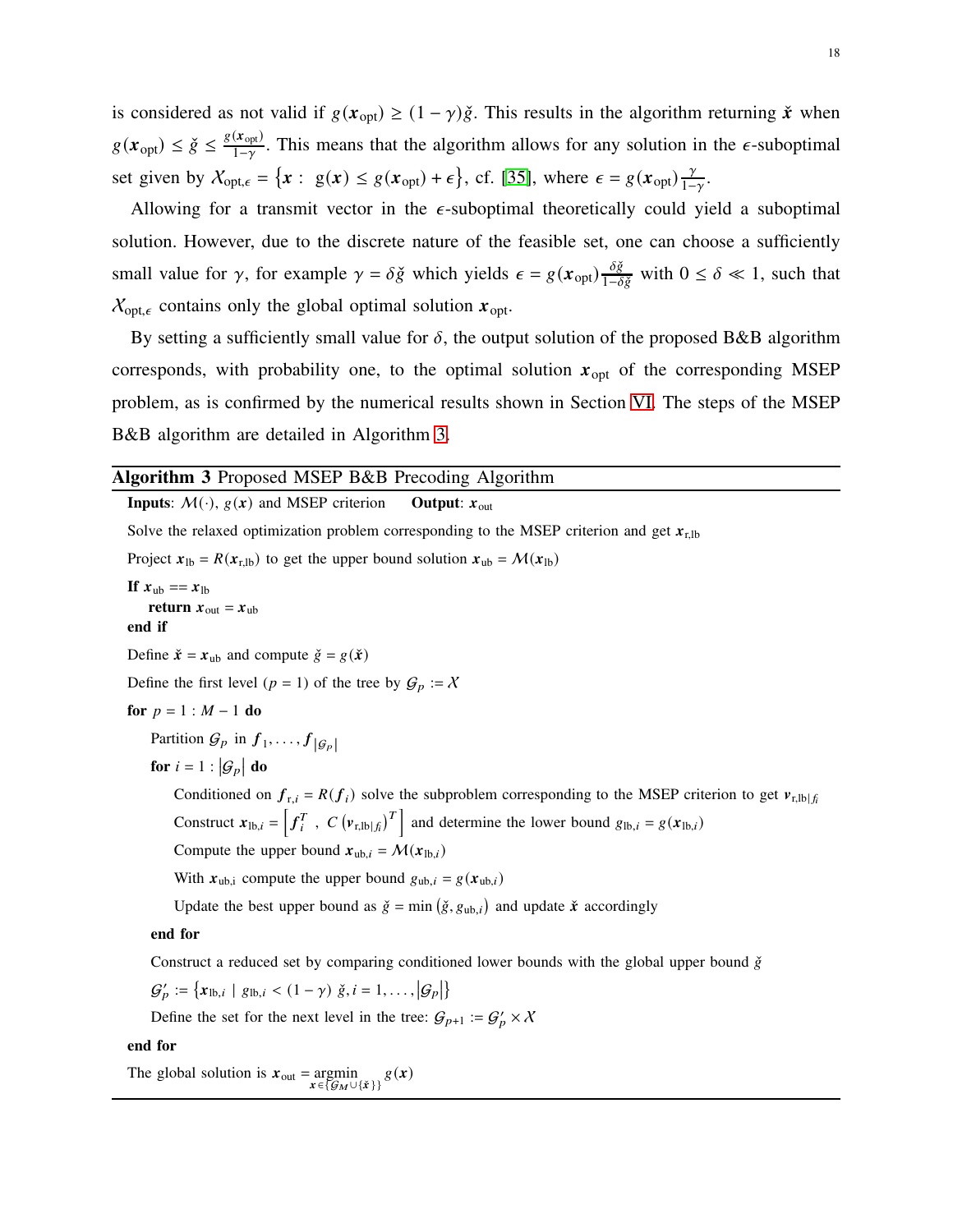## VI. NUMERICAL RESULTS

<span id="page-18-0"></span>For the numerical evaluation, the SER is considered. We assume that the channel gains are modeled by independent Rayleigh fading [\[41\]](#page-25-14), meaning  $\beta_m = 1$  for  $m = 1, ..., M$  and  $g_{k,m} \sim$  $CN(0, \sigma_g^2)$  for  $k = 1, ..., K$  and  $m = 1, ..., M$  as done implicitly in [\[9\]](#page-24-5) and [\[20\]](#page-24-16) and explicitly in [\[19\]](#page-24-15). Moreover, the SNR is defined by SNR =  $\frac{||x||_2^2}{N_0}$ , where the spectral noise power density  $N_0$  is equivalent to the noise sample variance  $\sigma_w^2$ . For the MSEP B&B methods  $\delta$  is set to  $\delta = 5 \cdot 10^{-7}$ .

This section is divided in three parts. In the first, the proposed MSEP formulations are evaluated against other state-of-the-art criteria. In the second, the proposed methods are compared with other state-of-the-art algorithms in terms of SER. Finally, in the third, a complexity analysis is performed and the proposed approaches are compared with the state-of-the-art techniques both in terms of runtime.

The state-of-the-art methods considered for comparison in this study are

- 1. The MSM-Precoder [\[20\]](#page-24-16) considering phase quantization;
- 2. The ZF precoder with constant envelope [\[9\]](#page-24-5), where the entries of the precoding vector are subsequently phase quantized;
- 3. The phase quantized CIO precoder implemented via CVX [\[19\]](#page-24-15);
- 4. The single-carrier version of the SQUID-OFDM precoder [\[13\]](#page-24-9) phase quantized;
- 6. The C3PO precoder [\[42\]](#page-25-15) phase quantized considering a real valued scaling factor;
- 7. The MMDDT branch-and-bound precoder [\[25\]](#page-25-1);
- 8. The MMSE branch-and-bound preocder [\[17\]](#page-24-13);

## *A. Criteria comparison*

For the criteria comparison we consider two different scenarios. In the first, both MSEP criteria are compared with the MMSE and MMDDT criteria using QPSK data symbols. In the second, only the UBMSEP criterion is compared with the MMSE and MMDDT criterion using 8-PSK data symbols.

As can be seen in Fig. [4,](#page-19-0) the QMSEP criterion outperforms all other state-of-the-art criteria for most of the SNR range, having the same performance as MMSE for low-SNR regime. The UBMSEP method presents does not present significant decrease in performance when compared with the QMSEP approach. As shown in Fig. [5,](#page-19-1) the UBMSEP criterion also outperforms in terms of SER the state-of-the-art design criteria when using higher order PSK modulations. As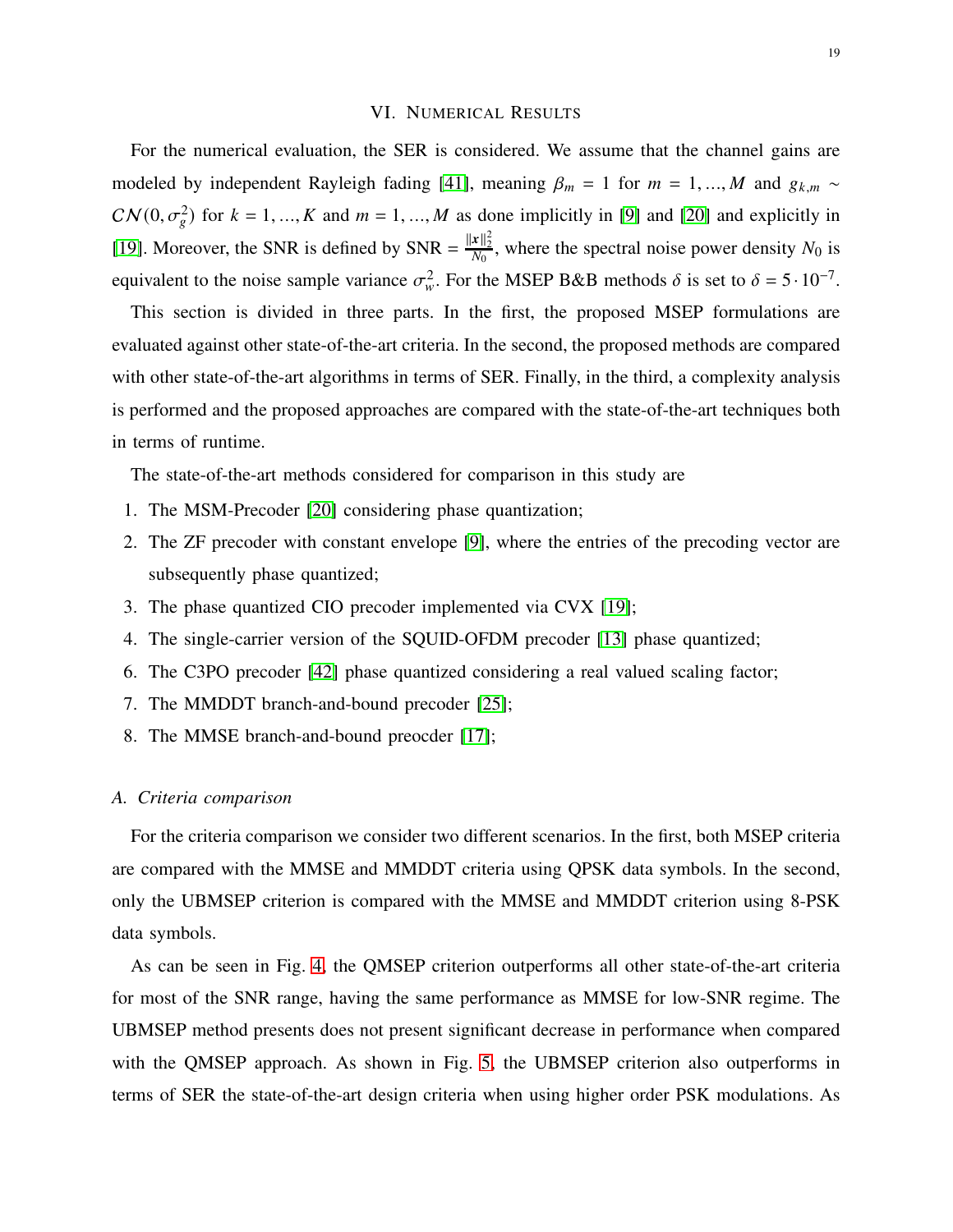<span id="page-19-0"></span>

<span id="page-19-3"></span>Fig. 4: SER versus SNR for  $K = 2$ ,  $M = 5$ ,  $\alpha_s = 4$  and  $\alpha_x = 4$ 

<span id="page-19-1"></span>

<span id="page-19-2"></span>Fig. 5: SER versus SNR for  $K = 2$ ,  $M = 5$ ,  $\alpha_s = 8$  and  $\alpha_x = 8$ 

expected UBMSEP outperforms MMDDT criterion for all examined SNR range and outperforms the MMSE criterion for medium and high-SNR regime. Finally, as expected the MSEP B&B algorithm yields the same result as exhaustive search for both MSEP criteria.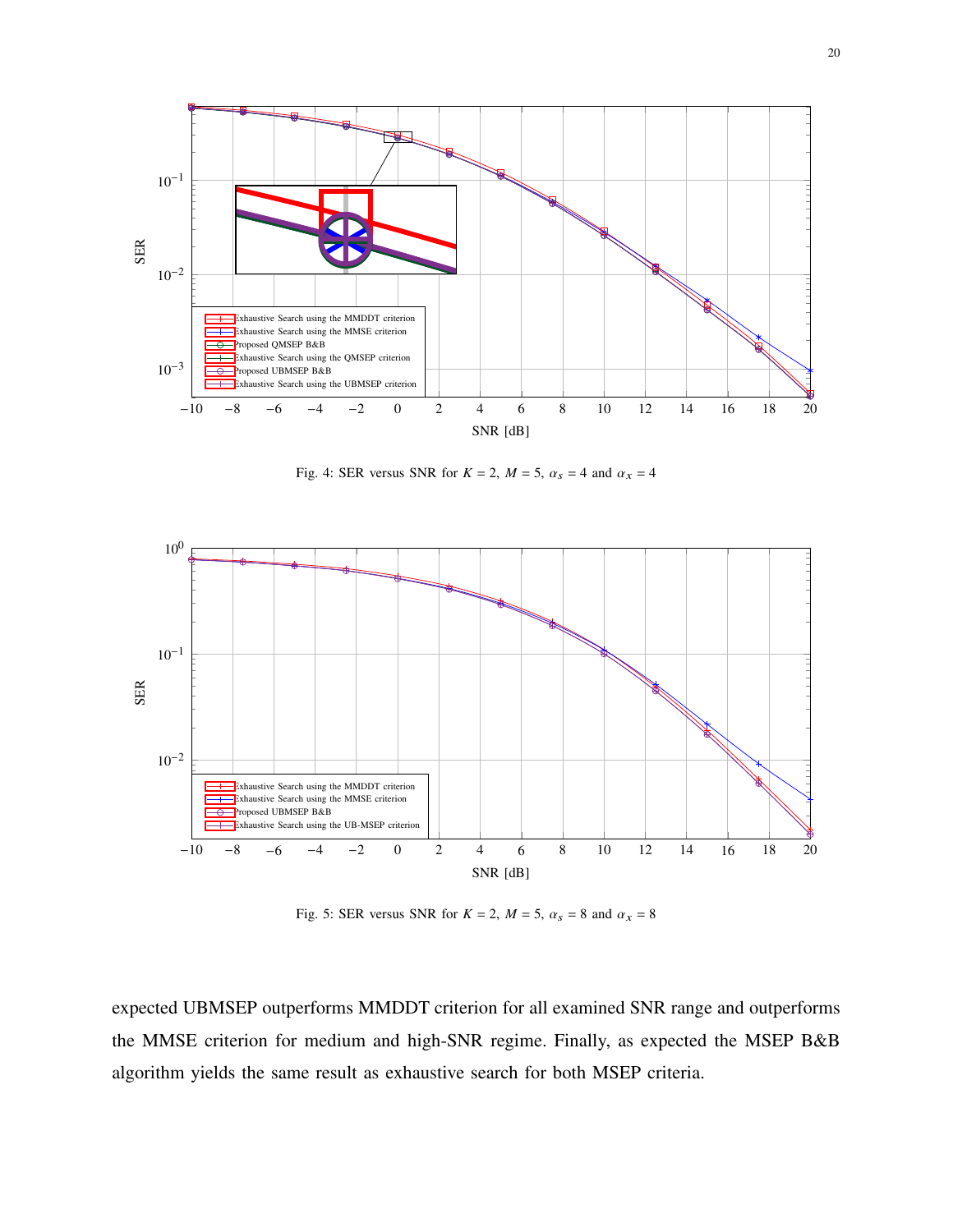<span id="page-20-1"></span>

<span id="page-20-0"></span>Fig. 6: SER versus SNR for  $K = 3$ ,  $M = 12$ ,  $\alpha_s = 4$  and  $\alpha_x = 4$ 

# *B. SER comparison with the state-of-the-art*

In this subsection the proposed methods are compared, in terms of SER, against the mentioned state-of-the-art techniques considering the scenario of  $K = 3$  users,  $M = 12$  BS antennas, QPSK data symbols and QPSK transmit symbols.

As shown in Fig. [6,](#page-20-1) the proposed B&B methods outperform all other state-of-the-art approaches in terms of SER. Note that this was expected since the proposed methods compute the optimal transmit vector using as the criterion the minimization of the SEP. Moreover, as can be seen in Fig. [6](#page-20-1) using the MSEP criteria in conjunction with PBMs based on UQ yield SER degradation for high-SNR. In this context, both Full-GS and Partial-GS algorithms mitigate the performance loss due to projection and outperform all other investigated state-of-the-art approaches.

## *C. Complexity Analysis*

In this section, the complexity of the proposed methods is evaluated against the mentioned state-of-the art approaches considering the same scenario utilized in the previous subsection,  $K = 3$  users  $M = 12$  BS antennas and QPSK data and transmit vector symbols. The complexity of the proposed B&B approaches is measured using the different methods for projection presented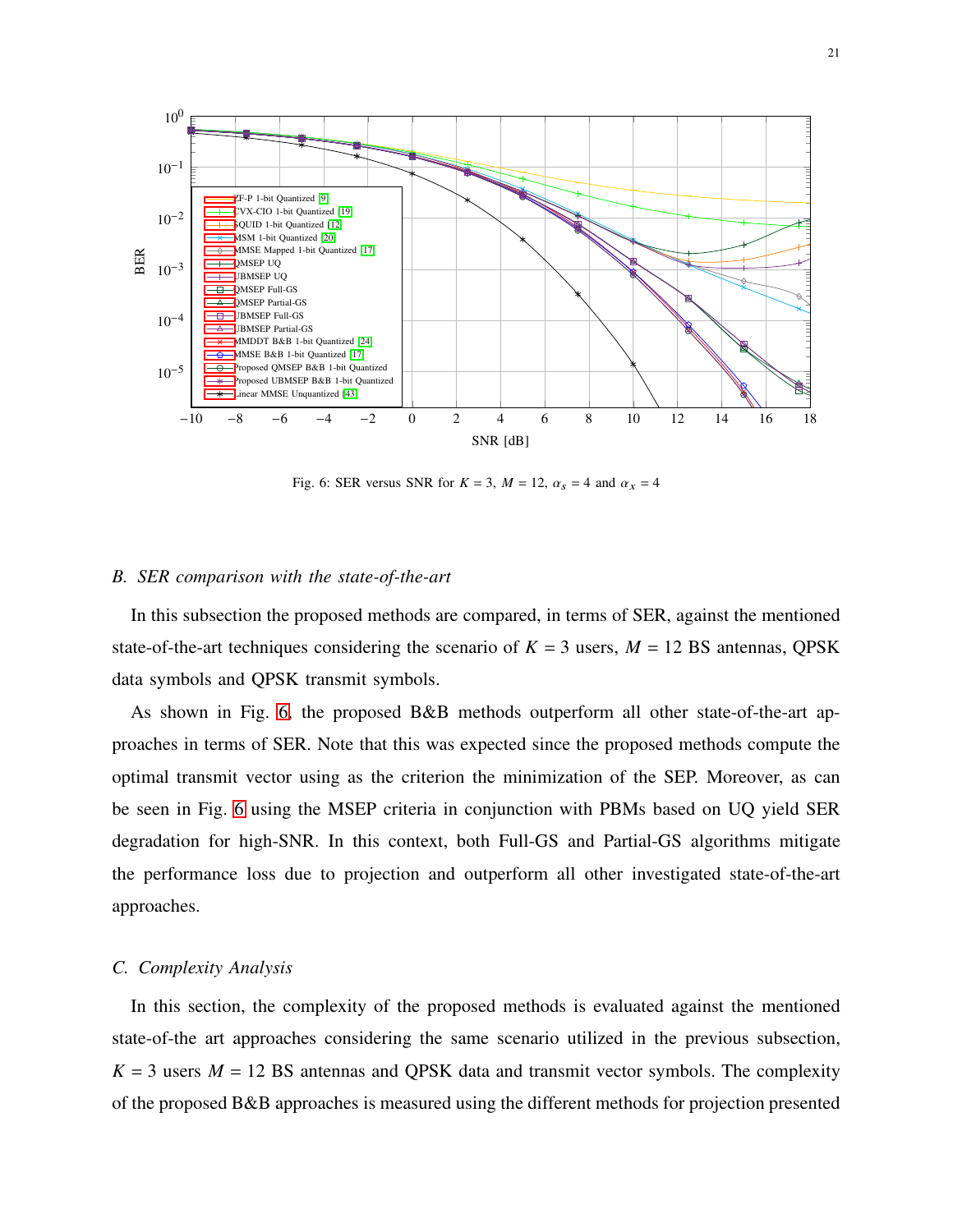<span id="page-21-1"></span>

Fig. 7: Runtime (ms) versus SNR,  $K = 3$ ,  $M = 12$ ,  $\alpha_s = 4$  and  $\alpha_x = 4$ 

in section [IV.](#page-11-0) As mentioned before, the proposed methods are evaluated against the state-of-theart approaches in terms of the runtime. For solving the optimization problems for the methods in [\[17\]](#page-24-13), [\[20\]](#page-24-16), [\[25\]](#page-25-1) and for the proposed approaches the optimization toolbox from Matlab was utilized. The optimization problem required for the CVX-CIO approach [\[19\]](#page-24-15) was solved via CVX [\[35\]](#page-25-9), as suggested by the authors. The results are shown in Fig. [7.](#page-21-1)

As can be seen in Fig. [7](#page-21-1) the proposed MSEP-GS methods have similar runtime when compared with the MSEP projection methods using UQ. Moreover, the proposed MSEP-GS approaches have significantly smaller runtime when compared with the optimal B&B techniques which confirms the suitability of the proposed MSEP-GS methods as reasonable complexity performance tradeoff approaches. As also shown in Fig. [7](#page-21-1) the proposed B&B methods have smaller runtime than the MMDDT B&B approach from [\[24\]](#page-25-0) for most of the SNR range analyzed and also outperforms the MMSE B&B approach from [\[17\]](#page-24-13) for high SNR.

# VII. CONCLUSIONS

<span id="page-21-0"></span>In this study we propose a novel precoding criterion based on the direct minimization of the SEP for quantized signals with constant envelope and PSK modulation. Unlike the existing MSEP designs [\[27\]](#page-25-3)–[\[32\]](#page-25-4) the proposed approaches allow for any PSK modulation order and phase quantization with any number of bits. Using the proposed criterion and the one from [\[32\]](#page-25-4)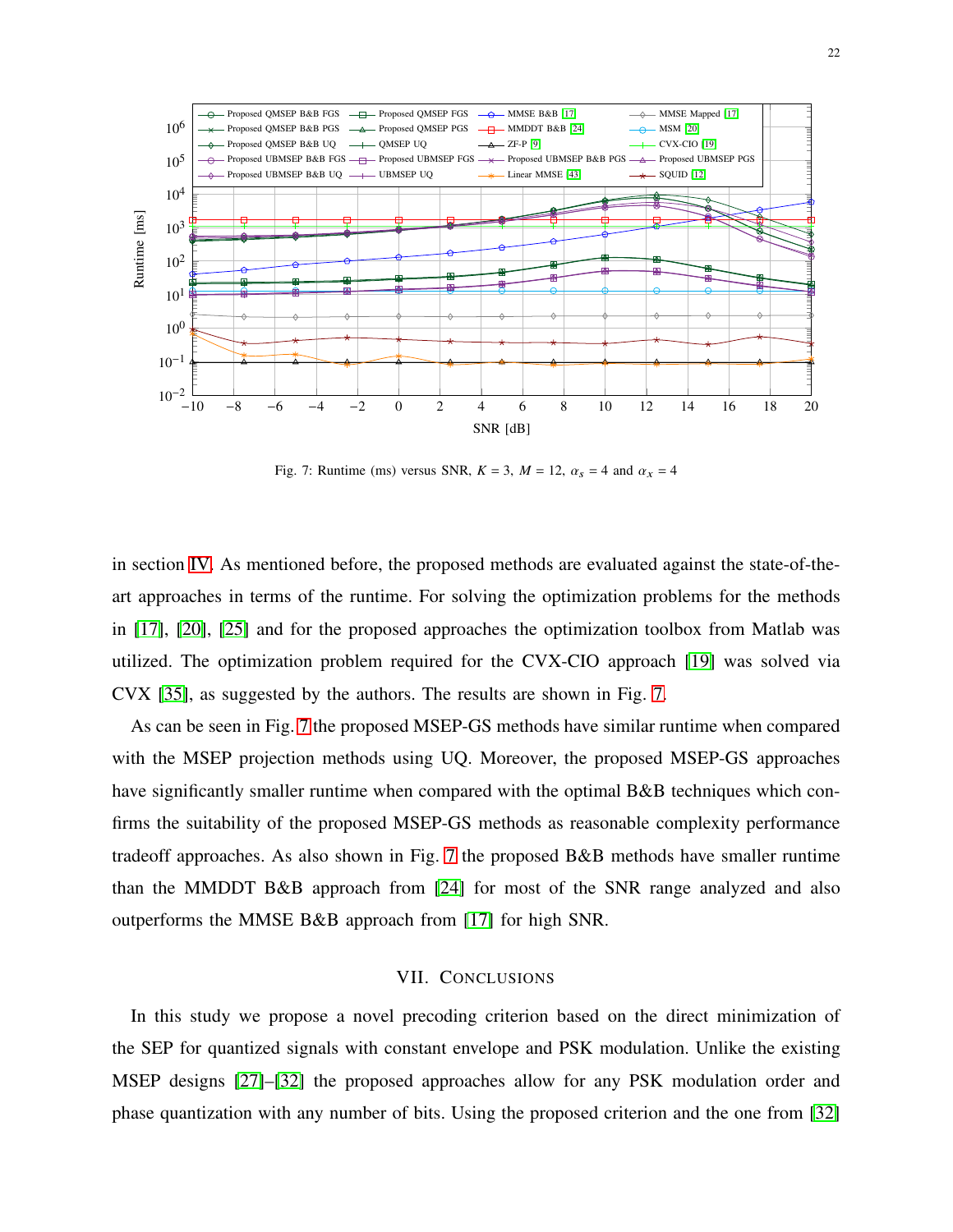this study develops optimal precoding techniques based on a sophisticated B&B algorithm and practical precoding methods based on GS.

Numerical results show that the proposed optimal approaches outperforms the existing methods, in terms of SER for all investigated SNR range. Numerical results also indicate that the proposed optimal methods have less computational complexity for some scenarios when compared with other B&B approaches. The proposed GS algorithms also outperform all other state-of-the-art suboptimal methods in terms of SER with decreased complexity when compared with the optimal approaches. As such, reasonable complexity performance tradeoffs can be achieved using the proposed GS techniques.

#### **APPENDIX**

## <span id="page-22-0"></span>*A. Convexity analysis of the UBMSEP objective*

This appendix derives the conditions for convexity of the UBMSEP objective function. In this analysis it is considered the real-valued UBMSEP formulation described in [\(30\)](#page-9-4). With this, the UBSMEP objective can be cast as

$$
g(\boldsymbol{x}_{r}) = -\sum_{k=1}^{K} \log \left( \text{erf}\left( \left( \boldsymbol{h}_{\text{R},\theta,k}^{s^{*}} - \boldsymbol{h}_{\text{I},\theta,k}^{s^{*}} \right) \boldsymbol{x}_{r} \right) + \text{erf}\left( \left( \boldsymbol{h}_{\text{R},\theta,k}^{s^{*}} + \boldsymbol{h}_{\text{I},\theta,k}^{s^{*}} \right) \boldsymbol{x}_{r} \right) \right). \tag{45}
$$

To simplify the notation the vectors  $h_{1,k}$  and  $h_{2,k}$  are introduced as  $h_{1,k} = h_{R,\theta,k}^{s^*} - h_{I,\theta,k}^{s^*}$  and  $h_{2,k} = h_{\mathbf{R},\theta,k}^{s^*} + h_{1,\theta,k}^{s^*}$ . With this,  $g(\mathbf{x}_r)$  is rewritten as

$$
g(\boldsymbol{x}_{r}) = -\sum_{k=1}^{K} \log \left( \text{erf} \left( \boldsymbol{h}_{1,k} \boldsymbol{x}_{r} \right) + \text{erf} \left( \boldsymbol{h}_{2,k} \boldsymbol{x}_{r} \right) \right) \tag{46}
$$

Convexity can be proven by evaluating the conditions in which the Hessian is positive semidefinite (PSD). To this end the in what follows the Hessian is calculated. Taking the derivative of  $g(x_r)$  with respect to  $x_r$ 

$$
\frac{\partial g(\mathbf{x}_{r})}{\partial \mathbf{x}_{r}} = -\sum_{k=1}^{K} \frac{\partial}{\partial \mathbf{x}_{r}} \log \left( \text{erf} \left( \boldsymbol{h}_{1,k} \mathbf{x}_{r} \right) + \text{erf} \left( \boldsymbol{h}_{2,k} \mathbf{x}_{r} \right) \right) \tag{47}
$$

$$
= -\sum_{k=1}^{K} \frac{\frac{\partial}{\partial x_{\rm r}} \left( \operatorname{erf} \left( \boldsymbol{h}_{1,k} \boldsymbol{x}_{\rm r} \right) + \operatorname{erf} \left( \boldsymbol{h}_{2,k} \boldsymbol{x}_{\rm r} \right) \right)}{\operatorname{erf} \left( \boldsymbol{h}_{1,k} \boldsymbol{x}_{\rm r} \right) + \operatorname{erf} \left( \boldsymbol{h}_{2,k} \boldsymbol{x}_{\rm r} \right)}
$$
(48)

$$
= -\sum_{k=1}^{K} \frac{\frac{2}{\sqrt{\pi}} e^{-({\bf h}_{1,k} {\bf x}_{\rm r})^{2} } {\bf h}_{1,k} + \frac{2}{\sqrt{\pi}} e^{-({\bf h}_{2,k} {\bf x}_{\rm r})^{2} } {\bf h}_{2,k}}{\text{erf} \left( {\bf h}_{1,k} {\bf x}_{\rm r} \right) + \text{erf} \left( {\bf h}_{2,k} {\bf x}_{\rm r} \right)}.
$$
(49)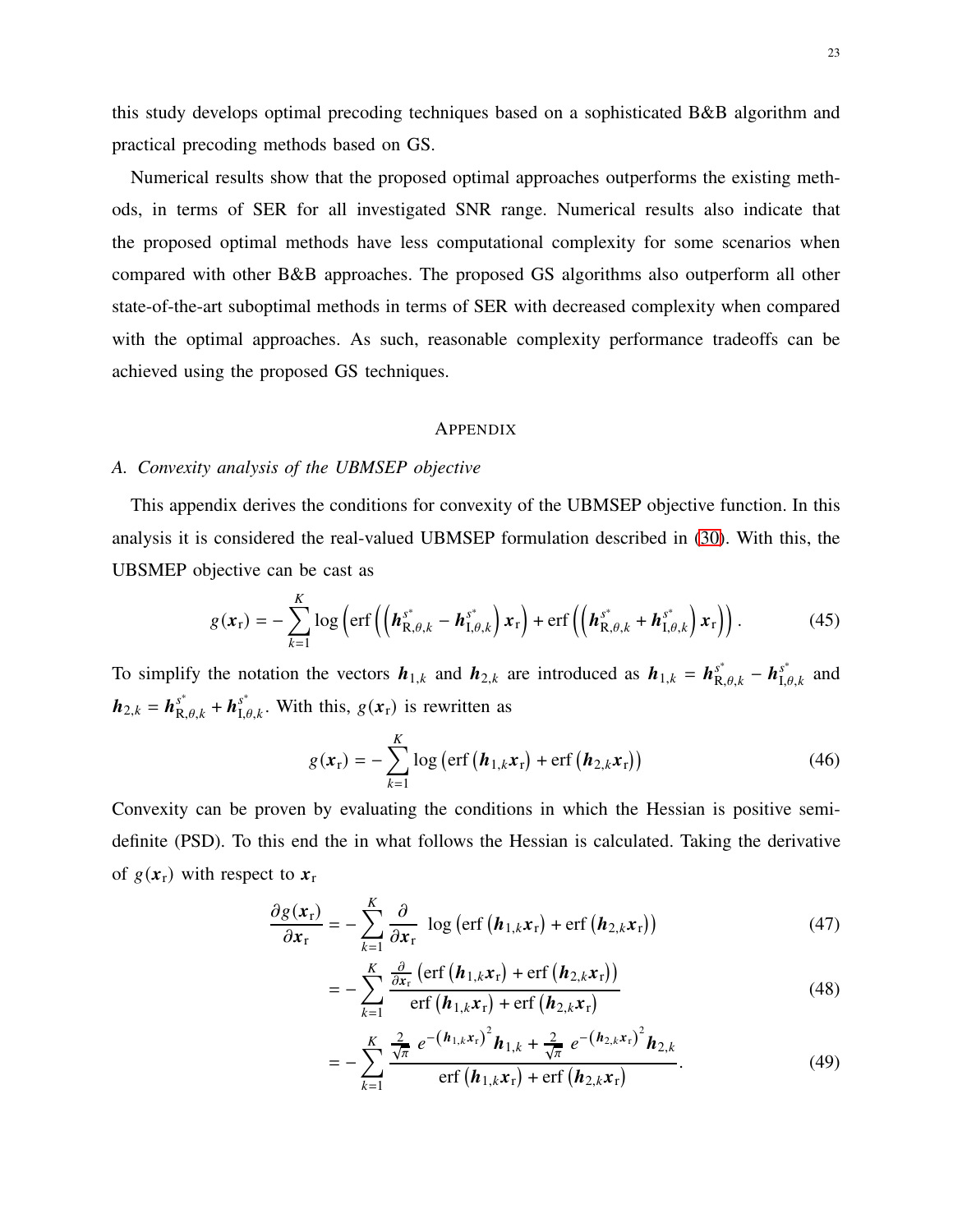Note that  $\frac{\partial g(\mathbf{x}_r)}{\partial \mathbf{x}_r}$  can be written in the form

$$
\frac{\partial g(\mathbf{x}_{\rm r})}{\partial \mathbf{x}_{\rm r}} = -\sum_{k=1}^{K} \frac{P_k(\mathbf{x}_{\rm r})}{Q_k(\mathbf{x}_{\rm r})}
$$
(50)

where

$$
P_k(\mathbf{x}_r) = \frac{2}{\sqrt{\pi}} e^{-\left(\mathbf{h}_{1,k}\mathbf{x}_r\right)^2} \mathbf{h}_{1,k} + \frac{2}{\sqrt{\pi}} e^{-\left(\mathbf{h}_{2,k}\mathbf{x}_r\right)^2} \mathbf{h}_{2,k}
$$
(51)

$$
Q_k(\mathbf{x}_r) = \text{erf}\left(\boldsymbol{h}_{1,k}\mathbf{x}_r\right) + \text{erf}\left(\boldsymbol{h}_{2,k}\mathbf{x}_r\right). \tag{52}
$$

To compute the Hessian  $\frac{\partial P_k(x_r)}{\partial x_r^T}$  and  $\frac{\partial Q_k(x_r)}{\partial x_r^T}$  are calculated as

$$
\frac{\partial P_k(\mathbf{x}_r)}{\partial \mathbf{x}_r^T} = -(\mathbf{\Psi}_{1,k} + \mathbf{\Psi}_{2,k})
$$
\n(53)

$$
\frac{\partial Q_k(\mathbf{x}_r)}{\partial \mathbf{x}_r^T} = P_k(\mathbf{x}_r)^T,\tag{54}
$$

where  $\Psi_{1,k}$  and  $\Psi_{2,k}$  read as

$$
\Psi_{1,k} = \frac{4}{\sqrt{\pi}} e^{-\left(\mathbf{h}_{1,k} \mathbf{x}_{\mathrm{r}}\right)^2} \mathbf{h}_{1,k}^T \mathbf{x}_{\mathrm{r}}^T \mathbf{h}_{1,k}^T \mathbf{h}_{1,k}
$$
(55)

$$
\Psi_{2,k} = \frac{4}{\sqrt{\pi}} e^{-\left(\mathbf{h}_{2,k} \mathbf{x}_{\mathrm{r}}\right)^2} \mathbf{h}_{2,k}^T \mathbf{x}_{\mathrm{r}}^T \mathbf{h}_{2,k}^T \mathbf{h}_{2,k}.
$$
 (56)

The Hessian then reads as

$$
\frac{\partial^2 g(\mathbf{x}_r)}{\partial \mathbf{x}_r \partial \mathbf{x}_r^T} = \sum_{k=1}^K \frac{P_k(\mathbf{x}_r)^T P_k(\mathbf{x}_r) + (\Psi_{1,k} + \Psi_{2,k}) Q_k(\mathbf{x}_r)}{Q_k(\mathbf{x}_r)^T Q_k(\mathbf{x}_r)}.
$$
(57)

The Hessian is PSD if  $(\Psi_{1,k} + \Psi_{2,k}) Q_k(x_r) > 0 \ \forall k \in \{1, \dots, K\}$ . Note that positive semidefiniteness is achieved for  $h_{1,k}x_r \ge 0 \forall k \in \{1, \dots K\}$  and  $h_{2,k}x_r \ge 0 \forall k \in \{1, \dots K\}$ . Finally, the condition for convexity of the UBMSEP objective function can be cast as

$$
\begin{bmatrix} \boldsymbol{H}_{\mathrm{R},\theta}^{s^*} - \boldsymbol{H}_{\mathrm{I},\theta}^{s^*} \\ \boldsymbol{H}_{\mathrm{R},\theta}^{s^*} + \boldsymbol{H}_{\mathrm{I},\theta}^{s^*} \end{bmatrix} \boldsymbol{x}_{\mathrm{r}} \geq \boldsymbol{0}.
$$
 (58)

#### **REFERENCES**

- <span id="page-23-1"></span><span id="page-23-0"></span>[1] L. U. Khan, I. Yaqoob, M. Imran, Z. Han, and C. S. Hong, "6G Wireless Systems: A Vision, Architectural Elements, and Future Directions," *IEEE Access*, vol. 8, pp. 147 029–147 044, 2020.
- <span id="page-23-2"></span>[2] F. Rusek, D. Persson, B. K. Lau, E. G. Larsson, T. L. Marzetta, O. Edfors, and F. Tufvesson, "Scaling Up MIMO: Opportunities and Challenges with Very Large Arrays," *IEEE Signal Process. Mag.*, vol. 30, no. 1, 2013.
- [3] T. S. Rappaport, Y. Xing, O. Kanhere, S. Ju, A. Madanayake, S. Mandal, A. Alkhateeb, and G. C. Trichopoulos, "Wireless Communications and Applications Above 100 GHz: Opportunities and Challenges for 6G and Beyond," *IEEE Access*, vol. 7, pp. 78 729–78 757, 2019.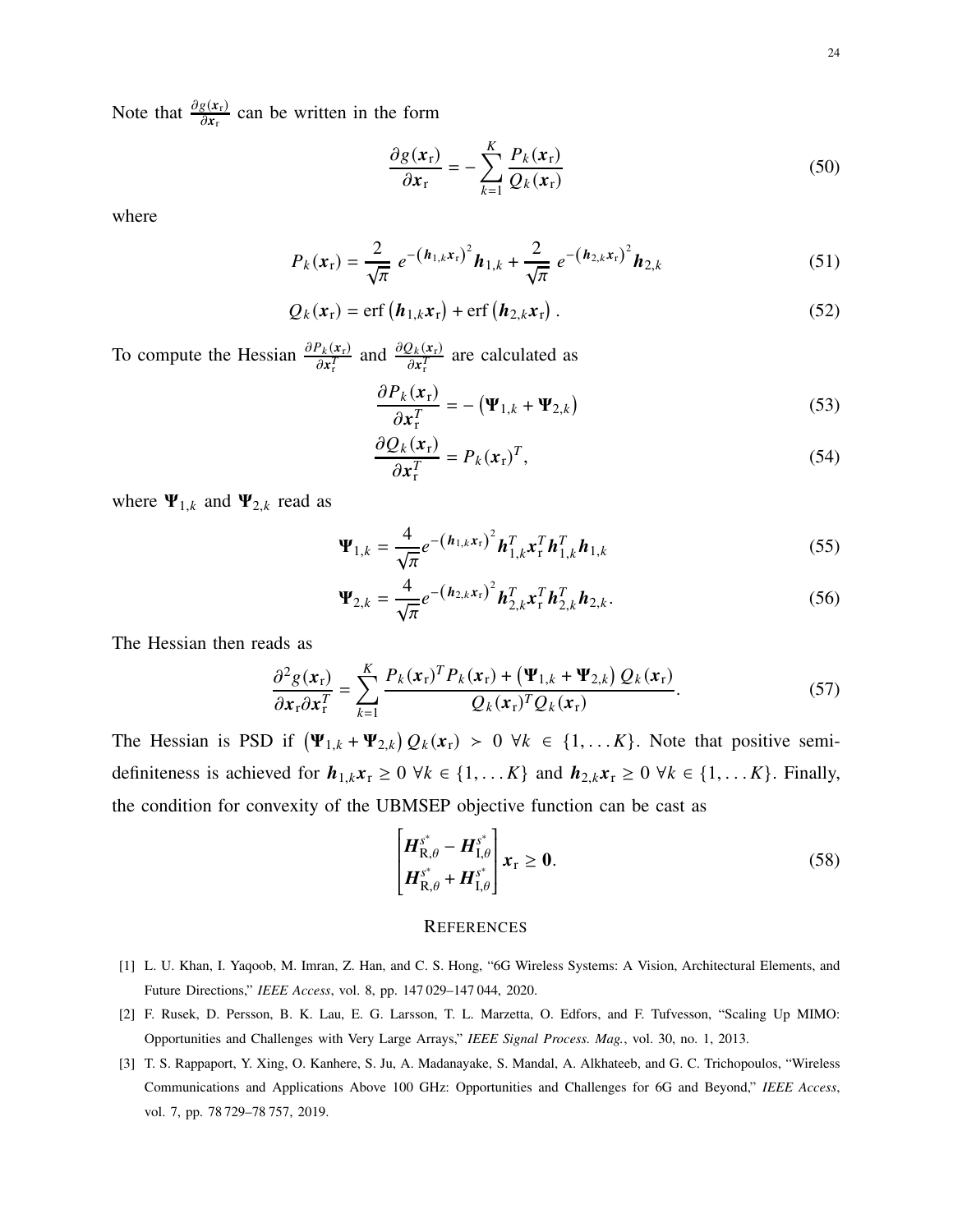- <span id="page-24-1"></span><span id="page-24-0"></span>[4] M. Giordani, M. Polese, M. Mezzavilla, S. Rangan, and M. Zorzi, "Toward 6G Networks: Use Cases and Technologies," *IEEE Commun. Mag.*, vol. 58, no. 3, pp. 55–61, 2020.
- <span id="page-24-2"></span>[5] S. Elmeadawy and R. M. Shubair, "6G Wireless Communications: Future Technologies and Research Challenges," in *2019 Int. Conference on Electrical and Computing Technologies and Applications (ICECTA)*, Ras Al Khaimah, UAE, 2019.
- <span id="page-24-3"></span>[6] P. Yang, Y. Xiao, M. Xiao, and S. Li, "6G Wireless Communications: Vision and Potential Techniques," *IEEE Netw.*, vol. 33, no. 4, pp. 70–75, 2019.
- <span id="page-24-4"></span>[7] A. Mezghani and J. A. Nossek, "Power efficiency in communication systems from a circuit perspective," in *2011 IEEE International Symposium of Circuits and Systems (ISCAS)*, 2011, pp. 1896–1899.
- <span id="page-24-5"></span>[8] ——, "Modeling and minimization of transceiver power consumption in wireless networks," in *2011 International ITG Workshop on Smart Antennas*, 2011, pp. 1–8.
- <span id="page-24-6"></span>[9] S. K. Mohammed and E. G. Larsson, "Per-Antenna Constant Envelope Precoding for Large Multi-User MIMO Systems," *IEEE Trans. Commun.*, vol. 61, no. 3, pp. 1059–1071, March 2013.
- <span id="page-24-7"></span>[10] S. Jacobsson, G. Durisi, M. Coldrey, T. Goldstein, and C. Studer, "Quantized Precoding for Massive MU-MIMO," *IEEE Trans. Commun.*, vol. 65, no. 11, pp. 4670–4684, 2017.
- <span id="page-24-8"></span>[11] A. Mezghani, D. Plabst, L. A. Swindlehurst, I. Fijalkow, and J. A. Nossek, "Sparse Linear Precoders For Mitigating Nonlinearities In Massive MIMO," in *2021 IEEE Statistical Signal Processing Workshop (SSP)*, 2021, pp. 391–395.
- <span id="page-24-9"></span>[12] S. Jacobsson, G. Durisi, M. Coldrey, T. Goldstein, and C. Studer, "Nonlinear 1-bit precoding for massive MU-MIMO with higher-order modulation," in *2016 50th Asilomar Conference on Signals, Systems and Computers*, 2016, pp. 763–767.
- <span id="page-24-10"></span>[13] S. Jacobsson, O. Castañeda, C. Jeon, G. Durisi, and C. Studer, "Nonlinear precoding for phase-quantized constant-envelope massive MU-MIMO-OFDM," in *2018 25th International Conference on Telecommunications (ICT)*, 2018.
- <span id="page-24-11"></span>[14] A. Noll, H. Jedda, and J. Nossek, "PSK Precoding in Multi-User MISO Systems," in *WSA 2017; 21th International ITG Workshop on Smart Antennas*, Berlin, Germany, 2017, pp. 1–7.
- [15] A. Li, F. Liu, C. Masouros, Y. Li, and B. Vucetic, "Interference Exploitation 1-Bit Massive MIMO Precoding: A Partial Branch-and-Bound Solution With Near-Optimal Performance," *IEEE Trans. Wireless Commun.*, vol. 19, no. 5, pp. 3474– 3489, 2020.
- <span id="page-24-13"></span><span id="page-24-12"></span>[16] S. Jacobsson, W. Xu, G. Durisi, and C. Studer, "MSE-optimal 1-bit precoding for multiuser MIMO via branch and bound," in *Proc. IEEE Int. Conf. Acoust., Speech, Signal Process.*, Calgary, Alberta, Canada, April 2018, pp. 3589–3593.
- [17] E. S. P. Lopes and L. T. N. Landau, "Optimal and Suboptimal MMSE Precoding for Multiuser MIMO Systems Using Constant Envelope Signals with Phase Quantization at the Transmitter and PSK Modulation," in *WSA 2020; 24th International ITG Workshop on Smart Antennas*, Hamburg, Germany, 2020.
- <span id="page-24-15"></span><span id="page-24-14"></span>[18] E. S. P. Lopes and L. T. N. Landau, "Discrete MMSE Precoding for Multiuser MIMO Systems with PSK Modulation," 2021.
- <span id="page-24-16"></span>[19] P. V. Amadori and C. Masouros, "Constant envelope precoding by interference exploitation in phase shift keying-modulated multiuser transmission," *IEEE Trans. Commun.*, vol. 16, no. 1, pp. 538–550, Jan 2017.
- <span id="page-24-17"></span>[20] H. Jedda, A. Mezghani, A. L. Swindlehurst, and J. A. Nossek, "Quantized constant envelope precoding with PSK and QAM signaling," *IEEE Trans. Wireless Commun.*, vol. 17, no. 12, pp. 8022–8034, Dec 2018.
- <span id="page-24-18"></span>[21] F. Askerbeyli, W. Xu, and J. A. Nossek, "1-Bit Precoding for Massive MIMO Downlink with Linear Programming and a Greedy Algorithm Extension," in *2021 IEEE 93rd Vehicular Technology Conference (VTC2021-Spring)*, 2021, pp. 1–5.
- <span id="page-24-19"></span>[22] G.-J. Park and S.-N. Hong, "Construction of 1-Bit Transmit-Signal Vectors for Downlink MU-MISO Systems With PSK Signaling," *IEEE Transactions on Vehicular Technology*, vol. 68, no. 8, pp. 8270–8274, 2019.
- [23] S. Hong, Y. Cho, and S. Park, "Construction of 1-Bit Transmit Signal Vectors for Downlink MU-MISO Systems: QAM constellations," *IEEE Transactions on Vehicular Technology*, pp. 1–1, 2021.